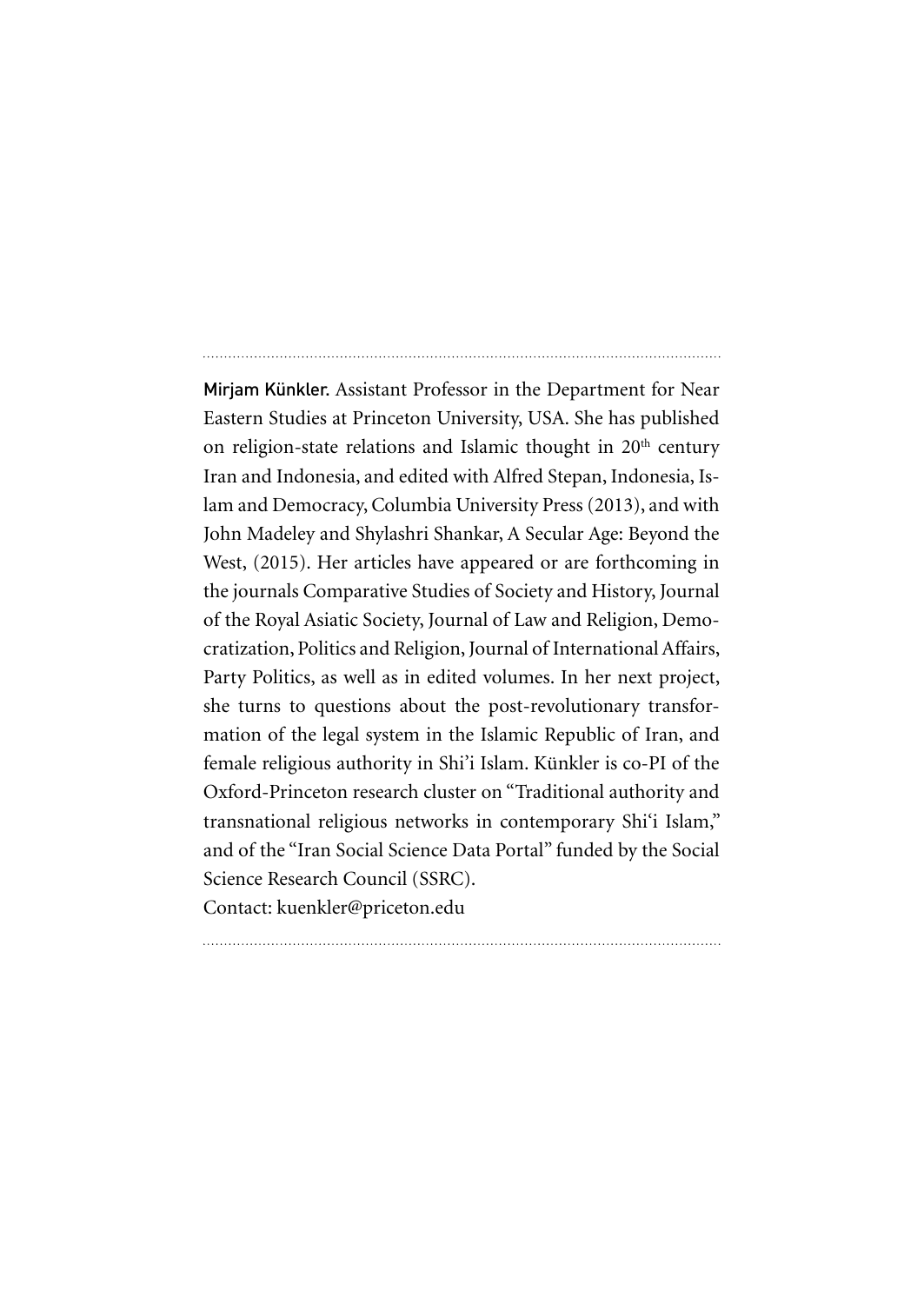# **Law, Legitimacy and Equality**

# **The Bureaucratization of Religion and Conditions of Belief in Indonesia**

#### Mirjam Künkler

Princeton University, USA

Reception date October 14<sup>th</sup> 2014; Acceptance date November  $7<sup>th</sup>$  2014. This article is the result of an investigation project developed at the Department for Near Eastern Studies at Princeton University.

## **Abstract**

Secularity in the sense of a social imaginary, an appreciation for the differentiation between religious and political authority, and the acknowledgement of religious plurality surely exist. While, like Senegal and Turkey, Indonesia is a Muslim state that is in the process of translating democracy into its own institutional legacies and of crafting its own brand of democratic religion-state relations, it is probably unique as a case where, although religious and political authority is separated, citizenship is tied to religion. This implies that one's declared religious affiliation determines the type of religious education and personal law one will be subject to. And there is more: religions are in some ways highly regulated by the state. As the author will argue in the following, in an effort to subsume all social and civic life in the two post-independence authoritarian regimes (1945-1965 and 1965-1998) to the twin goals of political order and economic growth, state bureaucrats sought to 'modernize' religion and thereby highly bureaucratized it. Religion in post-independence Indonesia was not only made 'manageable' but also put into the service of government policy.

# **Keywords**

Secularization, citizenship, freedom of religion, political identity.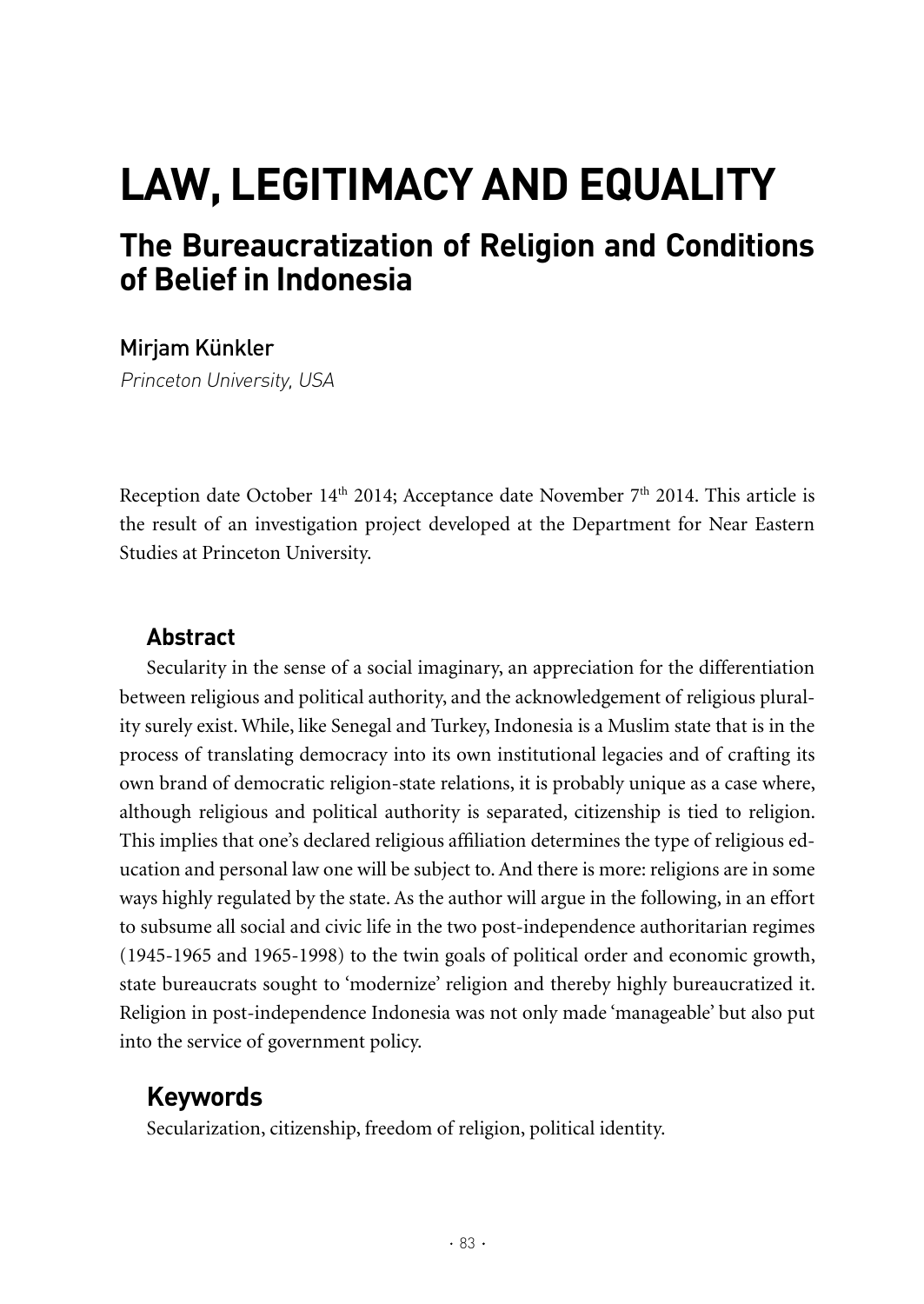#### **Resumen**

La laicidad, como imaginario social, como atención hacia la diferenciación entre autoridad religiosa y política y reconocimiento de la pluralidad religiosa, en la Indonesia de la post-independencia sin lugar a dudas existe. Si, por una parte – tal como Senegal y Turquía – Indonesia es un Estado islámico a punto de introducir la democracia en su sistema institucional tradicional y de elaborar un modelo propio de las relaciones religión-estado en sentido democrático, por otra parte es el único Estado en el que la ciudadanía está relacionada con la religión, aunque religión y autoridad política estén separadas. Esto implica que la pertenencia religiosa determina el tipo de educación religiosa y el "derecho de la persona" al cual uno está sometido. Además, las religiones están, pues, fuertemente reglamentadas por el Estado. Tal como subraya la autora en este artículo, con la intención de englobar toda la vida social y civil en los dos regímenes autoritarios de la post-independencia (1945-1965 e 1965-1998) para llegar al objetivo del orden político y del crecimiento económico, los burócratas estatales han intentado "modernizar" la religión, burocratizándola profundamente. En la Indonesia de la post-independencia, la religión no solo ha sido convertida en "manejable", "accesible", sino también ha sido entregada al servicio de las políticas del Gobierno.

#### **Palabras clave**

Secularización, ciudadanía, libertad religiosa, identidad política.

#### **Introduction**

If secularity involves the move from a society where belief in God is in principle unchallenged to one where it is one option among others (Taylor's Secularity III), post-independence Indonesia (1945-) is not secular. If modern secularity is a field of increasingly 'multiform contestation', Indonesian society is not a secular society. It is unsecular by law, in that Indonesian citizenship is tied to religion. It is impossible to register as an atheist, agnostic, or adherent of one of the non-recognized religions in Indonesia. One can also hardly speak of multiform constestation in that religions hardly compete with one another. Conversion rates are very low and proselytization prohibited. Yet secularity in the sense of a social imaginary, an appreciation for the differentiation between religious and political authority, and the acknowledgement of religious plurality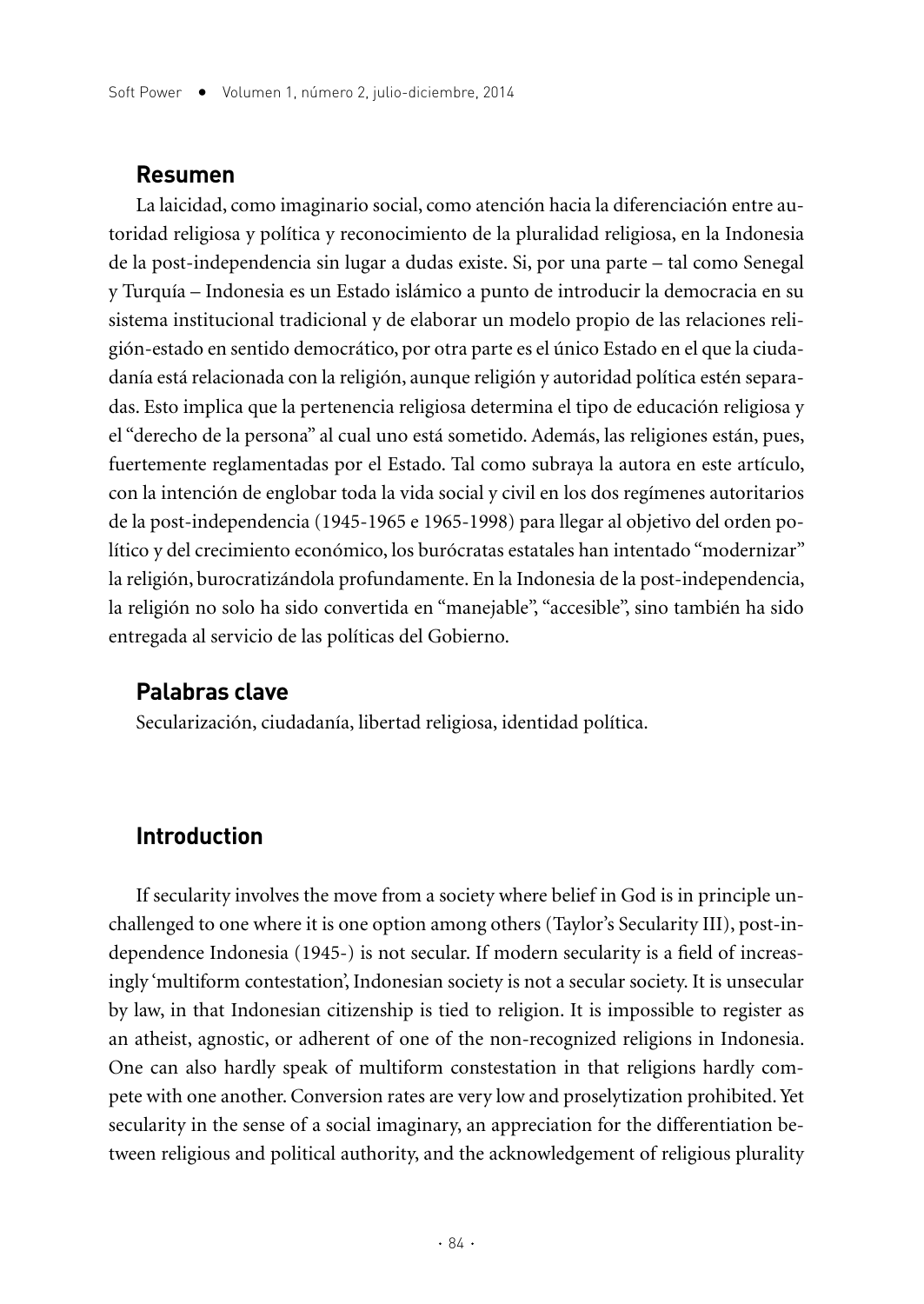(Taylor's Secularity I) surely exist. With that simultaneity of state-induced impossibility of Charles Taylor's secularity III, with socially embedded understanding of secularity I, the case of Indonesia presents a case of its own. While, like Senegal and Turkey, it is a Muslim state that is in the process of translating democracy into its own institutional legacies and of crafting its own brand of democratic religion-state relations, it is probably unique as a case where, although religious and political authority is separated, citizenship is tied to religion.<sup>1</sup> This implies that one's declared religious affiliation determines the type of religious education and personal law one will be subject to. And there is more: religions are in some ways highly regulated by the state. As I will argue in the following, in an effort to subsume all social and civic life in the two post-independence authoritarian regimes (1945-1965 and 1965-1998) to the twin goals of political order and economic growth, state bureaucrats sought to 'modernize' religion and thereby highly bureaucratized it.

What are the conditions of belief in such a state, where 'freedom of conscience' in the sense that non-religion is an option and that there is religion outside state-sanctioned perimeters does not exist?

## **Bureaucratization: The Response of a "Pan-religious" Indonesian State to Questions of Religion and Religious Identity**

Indonesia is a multi-religious, multi-cultural and pluri-legal state. Its 86% Muslim majority is internally highly heterogeneous and bound together more by the overall label than agreement in matters of faith and notions of religious law. Its minority of Christians (9%), Buddhists (3.5%) and Hindus (1.5%) are also internally highly heterogeneous. After independence in 1945, the Indonesian leaders faced the very same question that the founders of India encountered: what kind of state should Indonesia become, and should the state be based on a core ethos? Like India, despite the existence of an overwhelming religious majority, Indonesia was also a multi-religious, multi-linguistic and pluri-legal society. In addition to Islam and Christianity, ancient traditions of Buddhism, Hinduism, Confucianism as well as several dozen indigenous belief sys-

<sup>1.</sup> Senegal, Turkey, and Indonesia, together with Albania and Mali belong to the five countries in the Muslim world that underwent democratization processes and were coded, in the three indices on regime type considered most authoritative in the discipline of Political Science (Polity IV, Freedom House, BTI), as democracies between 2000 and 2011. See, for instance, M. Künkler, "Religion-State Relations and Democracy in Egypt and Tunisia: Models from the Democratizing Muslim World –and their Limits", in *Swiss Political Science Review*, 18, 2012, pp. 114–119.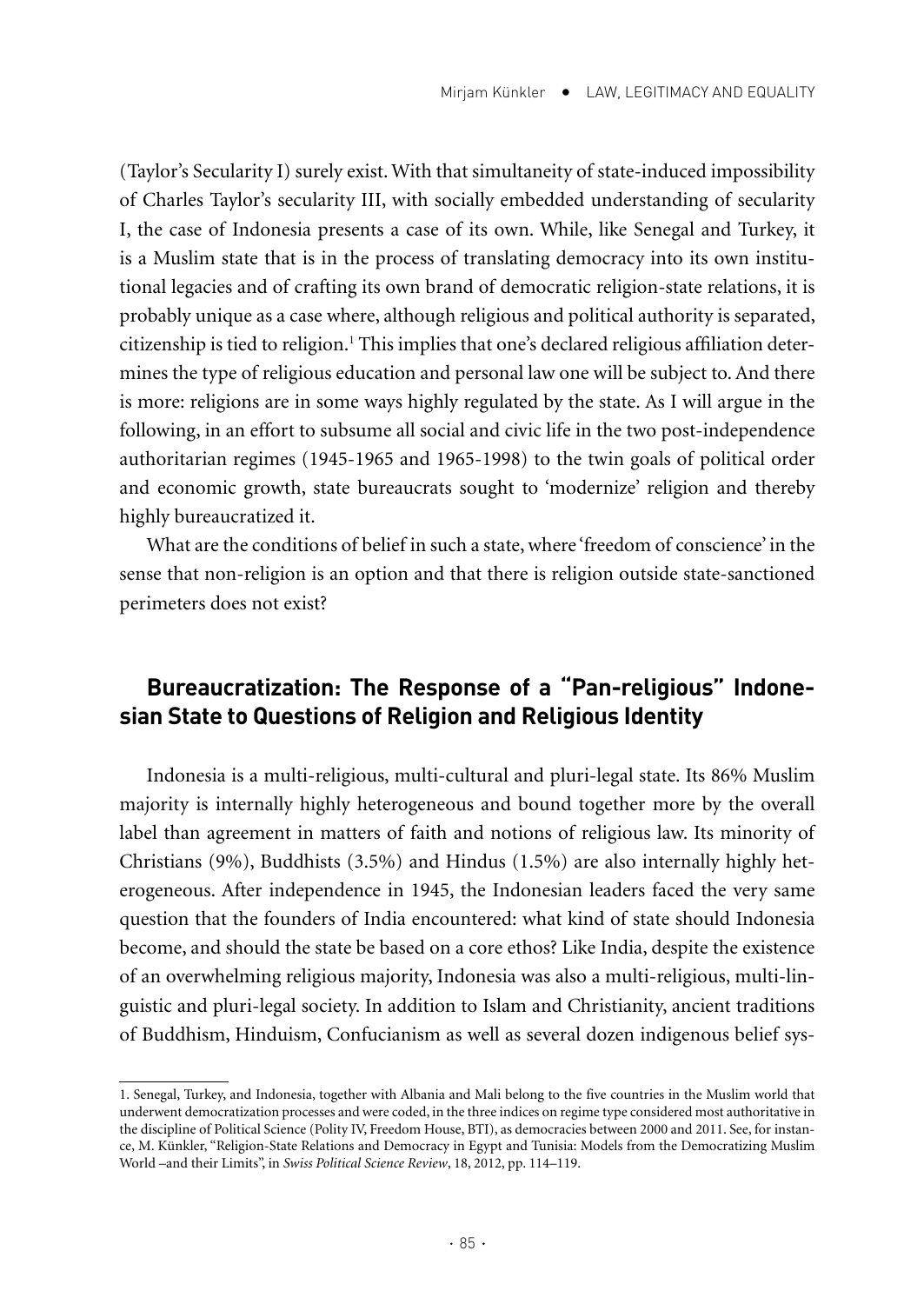tems existed across the archipelago. In the process of state and nation-building, the founding elite decided that in order to overcome existing schisms and attain national unity, they had to strive for the homogenization of diverse religious cultures and identities, and do away with the fragmented colonial legal system which, they believed, was unfit for a unitary modern nation-state.

Before independence in 1945, the country's judicial system had been separated into colonial, customary (*adat*) and Islamic legal systems. Customary legal systems existed side by side in those areas ruled indirectly, with 19 different jurisdictions based on cultural and linguistic particularity. Customary law was not codified and applicable only in matters where no civil law statute yet existed. In some regions, customary courts were eliminated in the early years after independence in 1945, in others, where separatist struggles were fought, their phasing out occurred more gradually and was completed only in 1969.<sup>2</sup> While the central state succeeded in gradually eliminating customary courts from region to region, the same was not true for Islamic courts. Since mobilization in favor of their retainment was centralized (in contrast to the customary courts where mobilization was region-based), the central state did not succeed in doing away with the Islamic courts and in unifying the court system entirely. As will be further discussed below, Islamic courts survived and the duality of qadi courts (applying Islamic family law) versus secular courts exists until today.<sup>3</sup>

Against the background of the great plurality in culture, religion and legal traditions, the founders recognized that in order to preserve the territorial unity of the new state, they had to accommodate cultural particularity and allow at least some degree of religious and legal diversity. Thus, the motto of Indonesia became "*Bhinneka Tunggal Ika*" or "Unity in Diversity." Against this background, the founders were particularly preoccupied with the question of what role religion, especially Islam, was to play: on the one hand, after centuries of colonial rule, here was a chance to create a state where Islam would be the primary source of law. On the other, cultural norms that created and conserved great diversity across the archipelago would make a shared and uniform understanding of Islamic law difficult, and the proclamation of an Islamic State (*Negara Islam*) might provoke non-Muslim islands in the East of the archipelago to se-

<sup>2.</sup> By the time the center had eradicated all separatist struggles in 1969, the last customary courts were replaced by national state courts.

<sup>3.</sup> Islamic law had first been recognized as law in the 1882 Royal Decree establishing a "priest court" in Java and Madura, with jurisdiction over *awqaf* (religious endowments), and Muslim family and inheritance law in cases where all parties were Muslim. The priest court enjoyed concurrent jurisdiction with the regular ("native") courts in Java and Madura. The priest court was composed of a President selected from officers of the regular courts, as well as three to eight Islamic judges (*qadis*), who were all appointed by the Governor-General.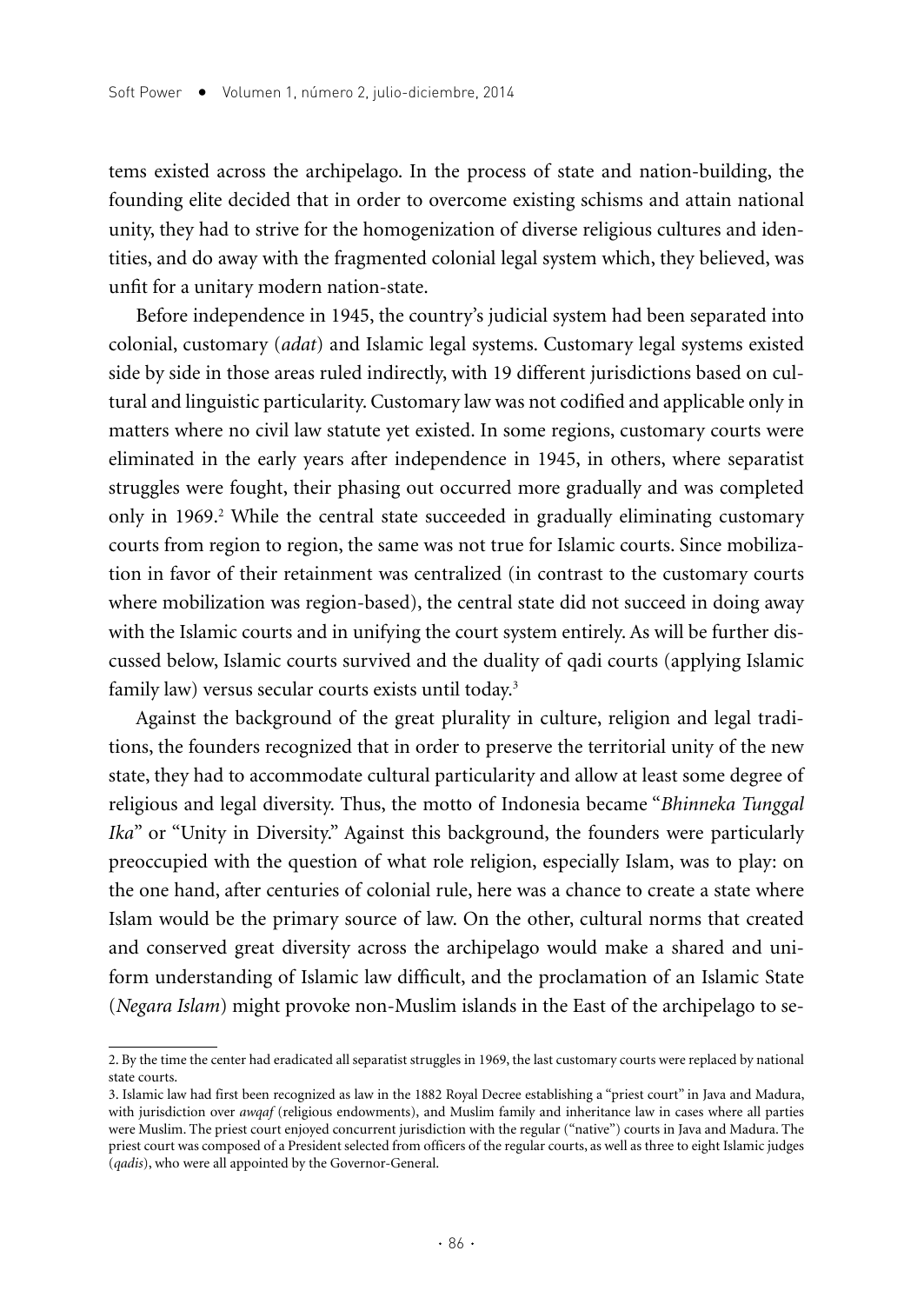cede. Ultimately, the final version of the constitution that the drafting committee agreed upon was not that of an Islamic state but a state with equal citizenship for Muslims and non-Muslims alike. That the state should nevertheless have an ethical mandate, if it should not have an explicitly Islamic one, was a matter members of the constitutional drafting committee felt strongly about: religion should matter for Indonesian-ness. A list of five ethical principles was adopted in the preamble to the 1945 constitution that commit Indonesians to (1) the belief in the one and only God, (2) a just and civilized humanity, (3) the unity of Indonesia, (4) democracy guided by the inner wisdom of unanimity arising out of deliberations among representatives, and (5) social justice.<sup>4</sup>

These five principles, called 'pancasila' (notably Sanskrit rather than *bahasa Indonesia* or Arabic), were developed by nationalist leader Sukarno, who later became the country's first president.5 Muslim modernists in principle accepted Sukarno's pancasila, but demanded that a clause stipulating the implementation of Islamic law accompany the first principle: Belief in one God *with the obligation to implement the sharic a for adherents of Islam*. This supplementary clause, which came to be known as the 'Jakarta Charter', was accepted in the drafting committee on June 22, 1945. Nearly two months later, however, when the committee convened again to sign the constitutional preamble on August 18, 1945, the seven words of the Jakarta Charter were dropped from the final version due to the fear that non-Muslim regions would secede if Islamic law were to be enforced.6 Three further changes had taken place by August 18: the Arabic word for "preamble", *mukaddimah,* was replaced by the Indonesian *pembukaan*; in paragraph 6 the provision that the president of Indonesia be Muslim was deleted; and in one formula which suggested that Indonesian independence had been achieved by the grace of

<sup>4.</sup> The 1945 constitution (Undang Undang Dasar 1945) does not adopt an official religion, but Art. 29(1) provides that "the State is based upon the belief in the One, Supreme God." Meanwhile, Art. 29(2) guarantees freedom of religion [albeit only for the recognized religions]. Apart from tribal religions, there are also significant Muslim minorities, such as Ahmadis and Shias, who are not recognized.

<sup>5.</sup> Sukarno first presented the pancasila on June 1, 1945 in his speech later designated "the birth of pancasila." Sukarno's thinking exposed distinct parallels with Islamist thought – however intentional and possibly instrumental this may have been. He explicitly drew parallels between the fourth principle and Islamic concepts of *musyarawat* (consultation) and *mufakat* (consensual unanimous decision-making arising out of such consultation). In contrast to Islamists, however, Sukarno believed strongly in a separation of religion and state, not only for the sake of national unity, but also notably for the sake of religion, remembering that state interference in religious matters under the Dutch administration had significantly compromised religious leaders.

<sup>6.</sup> See G. Forrester, R.J. May (eds.), *The Fall of Soeharto*, Crawford House Publishing, Bathurst, 1998, p. 56. That Eastern Indonesia would break away is also what Sukarno argued in his controversial 1953 speech in Mauntai, Kalimantan. Feith holds that the speech had a powerful polarizing effect on the pancasila vs. Islamic state debate and that it was only after 1952 that Muslim leaders openly spoke out against Pancasila. The term 'nationalist' from now on acquired a secularist overtone while Islamic forces such as the Islamic party Masyumi would have seen no contradiction between Islam and nationalism in the 1940s; see: H. Feith, *The decline of constitutional democracy in Indonesia*, Cornell University Press, Ithaca (N.Y.), 1962, pp. 281-282.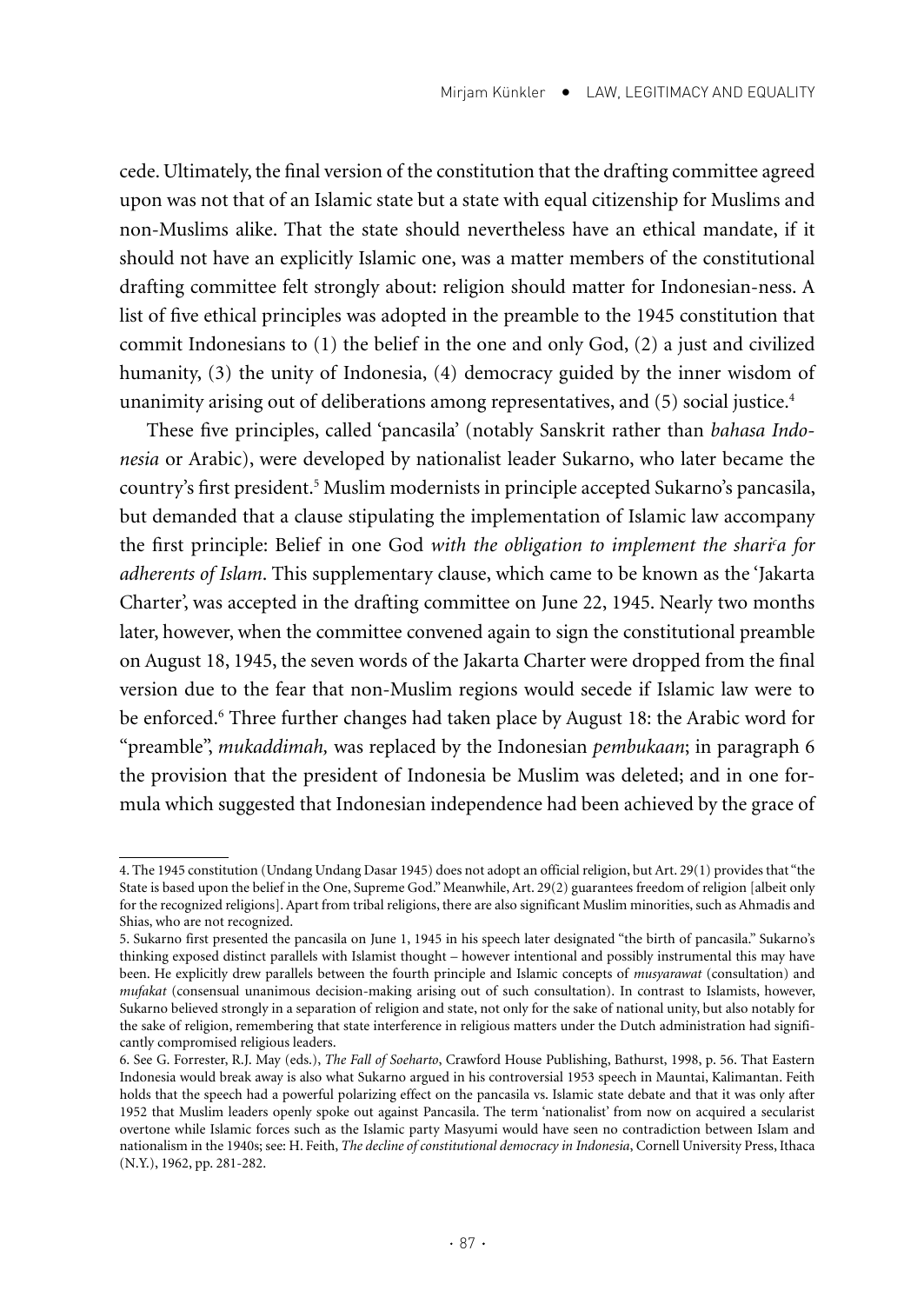Allah, the word 'Allah' was replaced by "*Tuhan yang Maha Kuasa*", *bahasa Indonesia* for 'Almighty God'.

Confronted with these consequential changes in the preamble and the constitution, Islamic groups temporarily withdrew their support from the national government. Only the appearance of the Allied powers in the fall of 1945 and the consequent attempt by the Netherlands to re-occupy the country swayed them to renew their loyalty to Jakarta. Reluctantly, regional elites who had hoped for the establishment of an Islamic state complied with the new constitution, fully expecting that within a year or two, a constituent assembly would be elected in the country's first free and fair elections that would draft a new constitution and replace the Pancasila state by an Islamic state.<sup>7</sup>

Amid Dutch attempts to reoccupy the country after WII, these elections, however, were not held until a full decade later. Even once the constituent assembly ("Konstituante") was elected in 1955 and between 1956 and 1959 deliberated over a new constitution, the two-thirds majority needed for turning Indonesia into an Islamic state could not be reached. By 1959, president Sukarno was so frustrated with the inability of the Konstituante to reach a consensus that he reinstated the 1945 constitution and re-affirmed pancasila without the Jakarta Charter, that is, without the duty for Muslims to abide by Islamic law. The unitary, non-Islamic, but pan-religious formula that had been agreed upon in 1945 henceforth became the most characteristic feature of post-independence Indonesia.

## **The policy of Agamasasi: Turning "religion" into the building block of Indonesian national identity**

Pancasila proved very useful in providing a pan-religious national ethos to a pluralistic society, and could have been a window of opportunities for positive and negative religious freedom. However, this potential freedom was soon undermined by the Indonesian state's policy of requiring religions to be recognized as such by the state. With this approach, the Indonesian policy towards religion closely resembled that of Japan where

<sup>7.</sup> Indeed, the first national elections were originally planned for January 1946. It is interesting to note that the provision of the 1949 Hague Agreement between the Netherlands and Indonesia, which would have transformed Indonesia into a federal state, opened up the increased possibility of the revival of the Jakarta Charter, because it necessitated a new constitution and because it would have allowed for the implementation of Islamic law in the Muslim-majority federal units while not in others. The fact that this possibility was opened up by the disdained Dutch allowed the advocates of pancasila to portray Islamist voices as 'anti-nationalists' who bought into the Dutch trap that would split up Indonesia.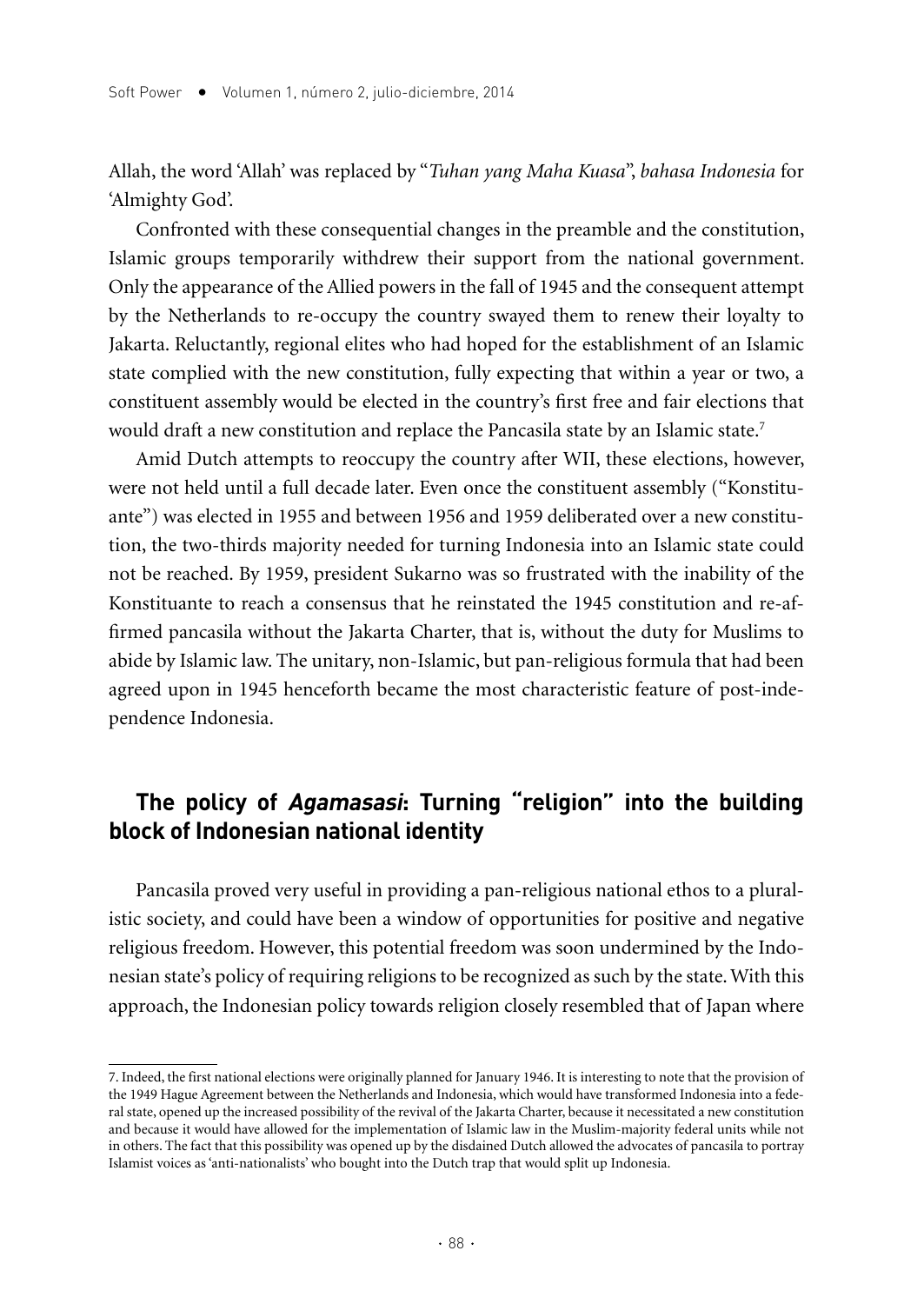Shintoism was elevated to a pan-religious ethos and where government-designed categories of religious organizations deeply shaped the content and character of religious life, as religious groups had to 'qualify' within bureaucratic categories to avoid being shut down.8

Citizenship in Indonesia was henceforth tied to religion. Being an adherent of a state-recognized religion (*agama*) was required of every Indonesian to be considered a full citizen. According to a 1952 regulation issued by the Ministry of Religious Affairs (MORA), the Indonesian government defined *agama* as an internationally recognized monotheistic creed with a Holy Scripture, the concept of prophethood and universal ethical teachings. Belief systems that did not meet these criteria were denied government recognition and their adherents denied the right to celebrate birth, marriage, burial etc., according to their beliefs. They would also not be protected by the religious freedom clause enshrined in the national constitution. In the political and legal usage, *agama* as a state-recognized religion was distinguished from *kepercayaan*, non-theistic belief systems.9 Those who did not profess one of the state-recognized religions were referred to as "*orang yang belum beragama*", people who do not yet (!) have a religion (e.g., Dayak, Toraja, Karo Batak etc.) "implying that they would need to adopt an *agama* if they were to become full participants" in the new state.<sup>10</sup> Official identification cards listed the person's religious affiliation and Indonesians who wanted to enter the military or public service needed to prove that they were a member of a state-recognized *agama*.

Unlike the Indian regime which delegated the controversial task of delineating what a religion is to the judiciary, the Indonesian government instead followed the Japanese model and utilized the bureaucracy. During the occupation of 1942-1945, the Japanese administration had founded the Office of Religious Affairs in Indonesia which was modeled on its own office at home, that stipulated what a true religion was.<sup>11</sup> After independence, the young state of Indonesia transformed the Office of Religious Affairs

<sup>8.</sup> See W.T. De Bary, C. Gluck, A.E. Tiedemann, W.J.J. Boot, W.M. Bodiford, *Sources of Japanese tradition. Part II (1868- 2000)*, Columbia University Press, New York, 2006, pp. 118-121; H. Hardacre, *Shinto and the State (1868-1988)*, Princeton University Press, Princeton (N.J.), 1989.

<sup>9.</sup> See I. Chalmers, *Indonesia: an introduction to contemporary traditions*, Oxford University Press, South Melbourne (Vic.), Oxford, 2006, p. 125; A. Schrauwers, *Colonial "reformation" in the highlands of Central Sulawesi, Indonesia (1892-1995)*, University of Toronto Press, Toronto, 2000, p. 57; L.V. Aragon, *Fields of the Lord: animism, Christian minorities, and state development in Indonesia*, University of Hawaii Press, Honolulu, 2000, pp. 15, 33, 325.

<sup>10.</sup> I. Chalmers, *Indonesia: an introduction to contemporary traditions*, p. 125.

<sup>11.</sup> See M.A. Aziz, *Japan's Colonialism and Indonesia*, M. Nijhoff The Hague, Leyden, 1955 (issued also as thesis), pp. 200- 208; H.J. Benda, *The Crescent and the Rising Sun: Indonesian Islam under the Japanese ccupation (1942-1945)*, W. van Hoeve, The Hague, 1958, pp. 132-149; C.A.O. Van Nieuwenhuijze, *Aspects of Islam in post-colonial Indonesia*, W. van Hoeve, The Hague, 1958, p. 116.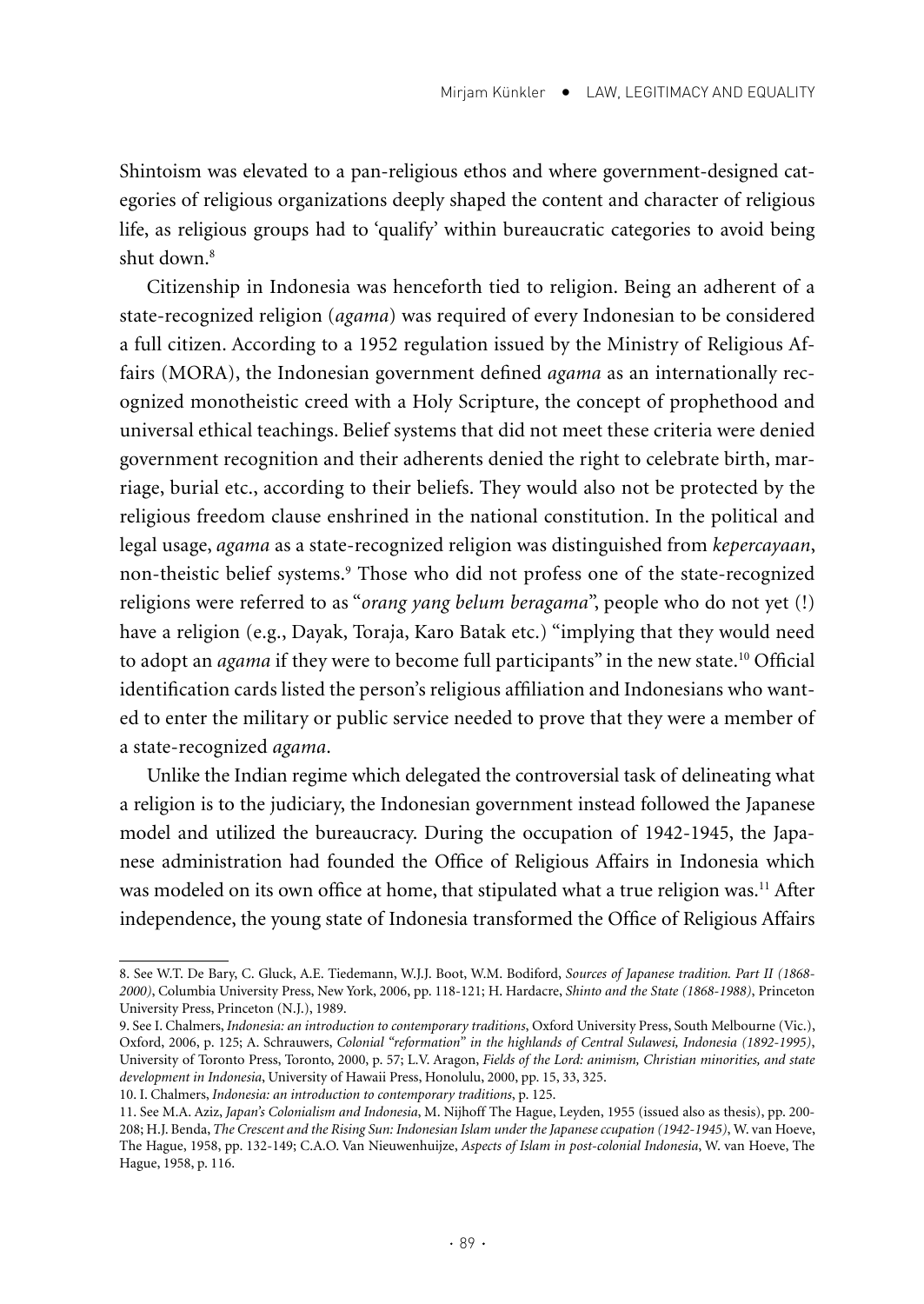into the Ministry of Religious Affairs (MORA). The 1952 regulation explicitly rejected non-theistic belief systems, including Hinduism, Buddhism, Confucianism and other indigenous faiths and referred to them as "dogmatic opinions that belonged to tribes which were still backward."<sup>12</sup> Thus, it was made clear by the government that if members of *kepercayaan* (currents of belief) wanted to become full members of a progressive nation, they had to homogenize and rationalize their belief systems along monotheistic lines. The adherence to faiths that not only hampered the progress of the nation but also openly clashed with the founding ethos of the republic (i.e. pancasila) was adverse to full membership in the political community.

Upon its founding, the MORA initially recognized three religions (*agama*): Islam, Protestantism and Catholicism. In 1958 Hinduism and in 1965 Buddhism were recognized, after they each underwent a state-induced process of 'reform' along monotheistic lines.13 These processes of *agamasasi* ('religionization') required the revivification and "reinvention" of ancient traditions, rituals, narratives and texts as well as the prioritization of certain elements over others in order to locate an omnipotent, omniscient and omnipresent supreme deity, a Holy Scripture and a prophet.

The experience of Balinese Hinduism, in this respect, is particularly instructive. In order to meet the criteria put forth by the MORA and the principles of pancasila, Hindu Balinese intellectuals under the pressure from the government rebuilt the Hindu belief system following a monotheistic model. In order to emphasize oneness of the nation and God, they promoted Brahman to the "supreme god" and gave him an Indonesian name, Sang Hyang Widhi Wasa, while turning other gods into his "angels" and "saints." The Vedas, Ramayana and Bhagavad Gita were declared the equivalent of the Qur'an or the Bible, and the Vedic sages (*rishis*) became "prophets."14 The worship Trisandhya was transformed into three-times-a-day prayer, equivalent to Islamic *salat.* And like the Indian judiciary, the Balinese Hindu community also reinvented the universal teachings

<sup>12.</sup> M. Ramstedt, "Introduction: Negotiating Identities – Indonesian 'Hindus' between Local, National, and Global Interests", in M. Ramstedt (ed.), *Hinduism in Modern Indonesia: a Minority Religion between Local, Rational, and Global Interests*, Routledge Curzon, London-New York, 2004, p. 9.

<sup>13.</sup> See J.D. Howell, "Indonesia: Searching for Consensus", in C. Caldarola (ed.), *Religions and Societies, Asia and the Middle East*, Mouton, Berlin-New York, 1982, pp. 511-517. The government's policy towards Confucianism was contradictory. First recognized as a sixth official religion in 1965, Confucianism was removed from the list in a 1979 cabinet decision against in the backdrop of rising anti-Sinism during Suharto's New Order (see Y. Heriyanto Yang, "The History and Legal Position of Confucianism in postindependence Indonesia", in *Marburg Journal of Religion*, 10, 2005, pp. 1-8; A.J. Abalahin, "A Sixth Religion? Confucianism and the Negotiation of Indonesian Chinese Identity under the Pancasila State", in A. C. Willford, K. M. George (eds.), *Spirited Politics: Religion and PublicLife in Contemporary Southeast Asia*, Southeast Asia Program, Cornell University Press, Ithaca (N.Y.), 2005).

<sup>14.</sup> J. Mcdaniel, "Agama Hindu Dharma Indonesia as a New Religious Movement: Hinduism Recreated in the Image of Islam", in *Nova Religio: The Journal of Alternative and Emergent Religions*, 14, 2010, pp. 96-97.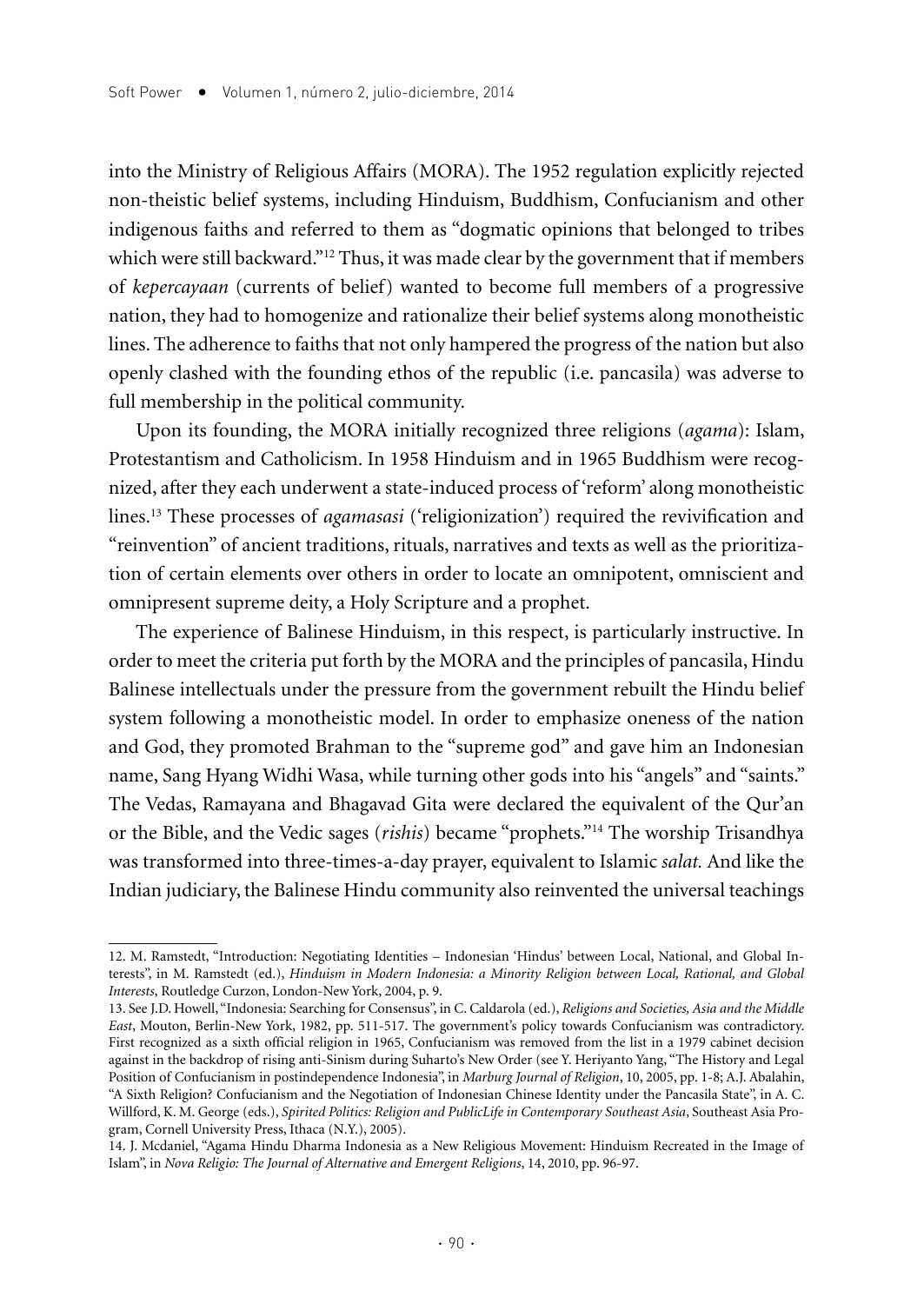and central tenets of their faith resembling the five pillars of Islam (e.g., *dewa yadnya* or worship to God, *pitra yadnya* or devotion to ancestors, *manusia yadnya* or devotion to mankind, *bhuta yadnya* or reverence to lower beings and *resi yadnya* or devotion to spiritual teachers).15 The process of *agamasasi* was essentially very similar to the judiciary-sanctioned process of Semitization of religions in India.16 Taylor does at length describe the demands placed on Latin Christendom and on the Catholic Church with the emergence of the modern state and later notions human rights and religious tolerance, but nothing in his account even approaches the intrusiveness of state policies toward religion experienced in the Indonesian case.

The MORA's pressure on non-theistic "currents of belief" to universalize or Semitize became more pronounced after general Suharto's ascent to power in October 1965. Under the "New Order", as Suharto's regime came to be called, anyone who did not profess a recognized religion risked being identified as an atheist and by association a communist.17 Massive anti-communist pogroms characterized the early years of the New Order, to which more than half a million fell victim. The pressure on Confucianism, yet unrecognized as *agama*, was therefore particular strong. Many of those who were originally adherents of the so-called *aliran kepercayaan* were forced by the government to either relinquish their 'backward' faiths or to transform and integrate them into an existing *agama*. Between 1966 and 1980 mass conversions into Islam and Christianity, and to a lesser extent Buddhism and Hinduism, took place especially among adherents of indigenous belief systems in Central and East Java, South Sulawesi, North Sumatra, and Central and North Kalimantan.<sup>18</sup> As Schiller demonstrates19, Indonesian bureaucrats were inclined to interpret indigenous practices as varieties of the recognized religions and register their adherents as members of these major traditions in order to attain religious, and cultural homogeneity and create the ideal Indonesian citizen ('manusia pancasila' – the Pancasila man/woman).20

<sup>15.</sup> See M. Ramstedt, "Introduction: Negotiating Identities – Indonesian 'Hindus' between Local, National, and Global Interests", pp. 11-12.

<sup>16.</sup> See R.W. Hefner, "Hindu Reform in an Islamizing Java: Pluralism and Peril", in M. Ramstedt (ed.), *Hinduism in modern Indonesia*, p. 97.

<sup>17.</sup> See K. O'Shaughnessy, *Gender, State and Social Power in cContemporary Indonesia: Divorce and Marriage Law*, Routledge, London-New York, 2009, p. 169.

<sup>18.</sup> See M. Ramstedt, "Introduction: Negotiating Identities – Indonesian 'Hindus' between local, national, and global interests", p. 17; R.W. Hefner, "Hindu Reform in an Islamizing Java: Pluralism and Peril", p. 105; J.T. Ginting, "The Position of Hinduism in Karo Society (North Sumatra)" in M. Ramstedt (ed.), *Hinduism in modern Indonesia*, p. 226.

<sup>19.</sup> See A. Schiller, "An 'Old' Religion in 'New Order' Indonesia: Notes on Ethnicity and Religious Affiliation", in *Sociology of Religion*, 57, 1996, pp. 409-417.

<sup>20.</sup> M. Ramstedt, "Introduction: Negotiating Identities – Indonesian 'Hindus' between local, national, and global interests", p. 17. See also K. O'Shaughnessy, *Gender, state and social power in contemporary Indonesia: divorce and marriage law*, p. 169.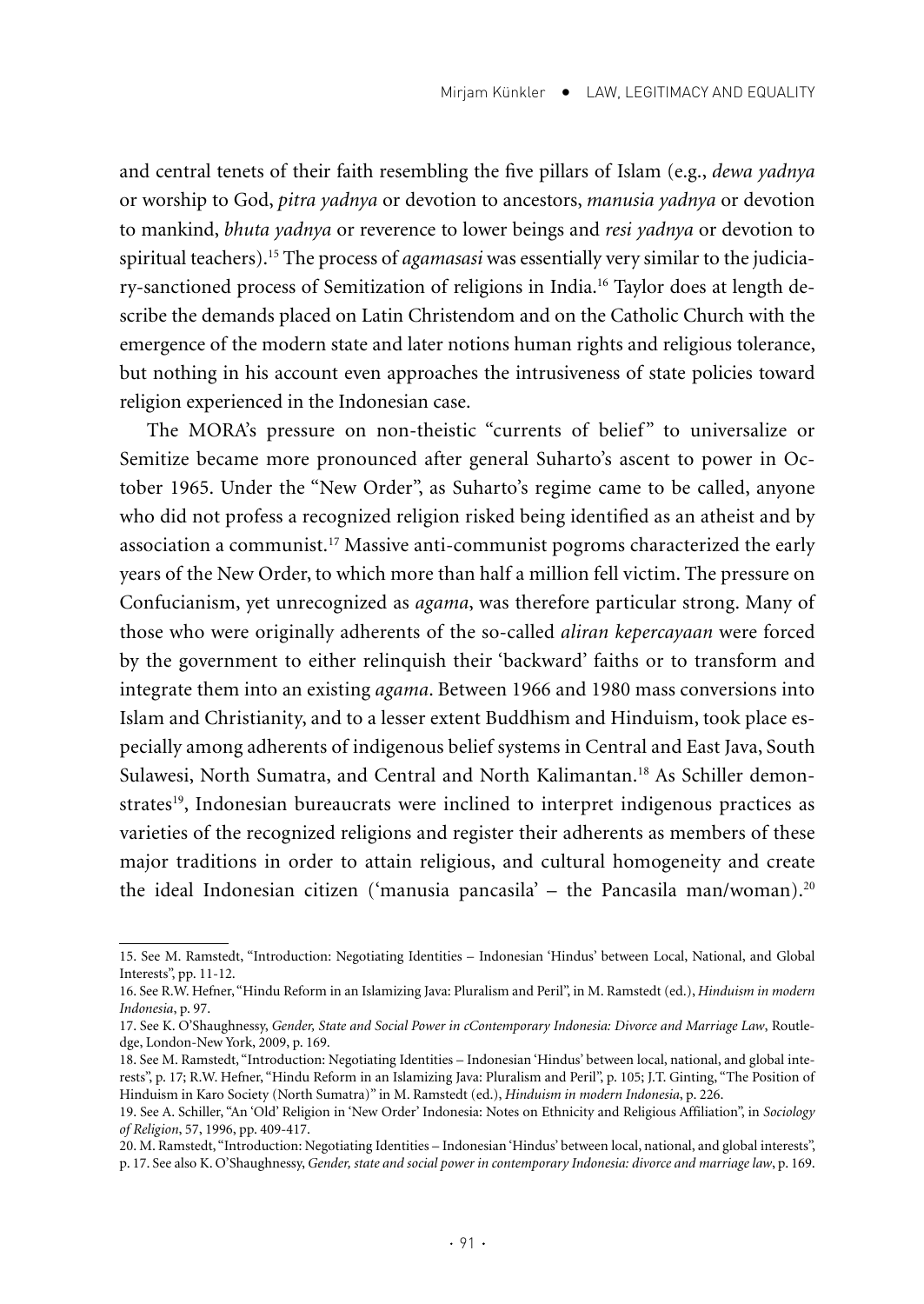By doing so, authorities were not only converting people from an *aliran kepercayaan*  to a recognized religion (*agama*), but also inducted them into Indonesian citizenship. $21$ 

#### **Religion and religious law at Indonesian courts**

How did the politics of religion play out in the law? Like their Indian counterparts, Indonesian leaders were keen to put an end to the multiplicity of legal systems after independence and unite the nation under one law.22 *Adat,* or customary law, was particularly targeted by nationalist, Islamist and socialist leaders due to its "feudal, imperialist and anti-republican connotations."23 As noted, customary law was gradually out-phased and replaced by positive state law. Islamic law, however, was more difficult to abolish. The state, which fought a war of independence against the Dutch from 1945- 1949, simultaneously fought secessionist movements across the islands that advocated the establishment of an Islamic state. Throughout these struggles, the military gained in political prominence and by 1966 an army general, Suharto, had taken hold of the government and with foreign help ousted the country's first post-independence president Sukarno. From 1966 until the country's democratization in 1998, Indonesia was a military regime with a highly developmentalist outlook. Being marginalized since the failure of the Konstituante in 1959 and the establishment of Sukarno's "Guided Democracy" (a coalition of nationalists, communists and socialists), Islamic groups had assisted the military takeover in 1966 and participated prominently in the pogroms against so-called communists in 1965-66. Since the Muslim modernist party Masyumi had been banned by Sukarno in 1960, Islamist and Islamic leaders hoped for the revival of political Islam in Suharto's "New Order" and were thus bitterly disappointed when Suharto upheld the ban of Masyumi, and in 1973 went so far as to "simplify the party system", in whose context the only remaining Islamic political parties were forced to merge with others into one of two official opposition parties.

<sup>21.</sup> See P. Freston, *Evangelical and Politics in Asia, Africa and Latin America*, Cambridge University Press, 2001, Cambridge, p. 81.

<sup>22.</sup> See A. Salim, *Challenging the Secular State: the Islamization of Law in Modern Indonesia*, University of Hawaii Press, Honolulu, 2008, p. 75.

<sup>23.</sup> M. Ramstedt, "Introduction: Negotiating Identities – Indonesian 'Hindus' between local, national, and global interests", p. 8. See also R. Lukito, "Law and politics in post-independence Indonesia: a case study of religious and *adat* courts", in A. Salim, A. Azra (eds.), *Sharia and politics in modern Indonesia*, Institute of Southeast Asian Studies, Singapore, 2003; D.S. Lev, *Legal evolution and political authority in Indonesia: selected essays*, Kluwer Law International, The Hague, 2000, pp. 33-70.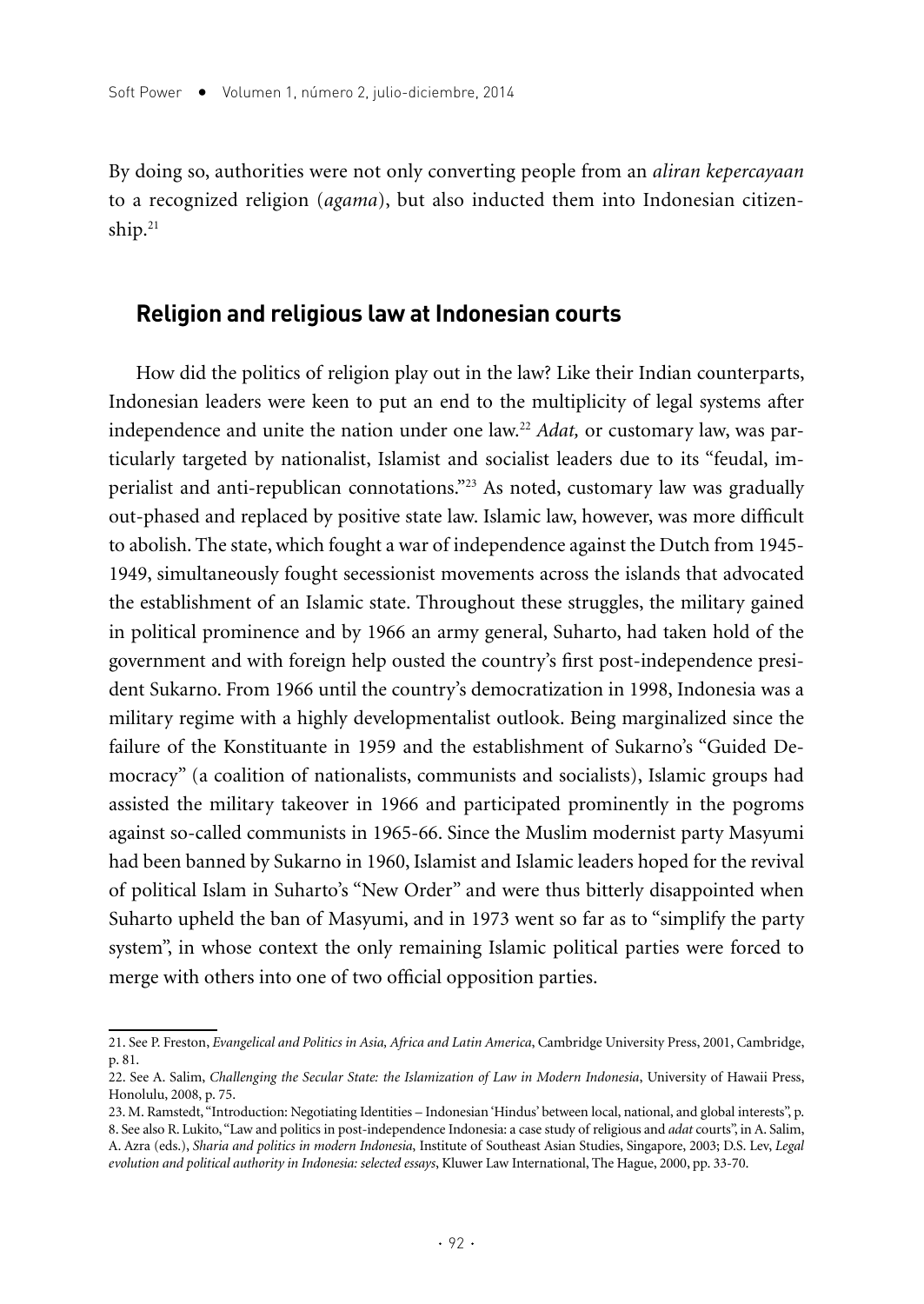In compensation, Suharto gave in to two Islamist demands. He set up an Indonesian Ulama Council (MUI) in 1976 that gave representation to leading modernist thinkers and scholars and issued *fatwas* on urgent legal questions and dietary issues. Secondly, Suharto and the military watered down the draft Marriage Law that was eventually passed in 1974. Initially, the marriage law was envisioned to make marriage exclusively a civil matter by stipulating that "a marriage is valid if it is performed before an official marriage registrar."24 In contrast to the dominant interpretation of *Shafi'i fiqh*, the law would have required only the consent of the marrying parties, rather than the guardian of the woman, and would have set the minimum marriage age at 18 for the woman and 21 for the man. Most importantly, by making family matters a civil law issue, the law would have de facto made the Islamic courts superfluous, since by default, custody and divorce cases would also have become civil matters. After an informal compromise was reached between the military and Islamic representatives, a Marriage Law was passed that distinguished between marriages that were 'valid', and marriages that were 'legal.' Marriages that fulfilled the known standards of an Islamic marriage contract (with lower minimum age and parents' required consent) were 'valid', whereas to be 'legal' from a civil law point of view, marriages had to fulfill certain standards as specified in the Marriage Law. For instance, the 1974 law prohibited polygyny for civil servants. For ordinary citizens, polygyny was made more difficult as it required the written consent of the first wife accompanied with proof that she was unable to perform her duty as a wife. It also required proof on part of the husband that he had the material means to support more than one wife and their offspring.

The continued duality of Islamic law for Muslims versus civil law for the religious minorities was exemplified in the fact that Muslim marriages were registered with the Department of Religious Affairs, while the registration of all other marriages (Buddhist, Hindu, Christian) was undertaken with the Ministry of the Interior. While ultimately, the 1974 Law slightly increased the jurisdiction of *sharia* courts, it demanded that the courts applied *Shafi'i fiqh* in the framework of larger civil law regulations on marriage age, polygamy, alimony etc. In fact, as Federspiel holds, most state judges until 1991 considered the sharia courts as advisory, issuing *fatwas*, rather than producing binding rulings.

Since until 1991, Islamic law was uncodified and judgments therefore unstandard-

<sup>24.</sup> M. Cammack, L.A. Young, T. Heaton, "Indonesia's Marriage Law", in T. Lindsey (ed.), *Indonesia: Law and Society*, ISEAS, Singapore, 2008, p. 301.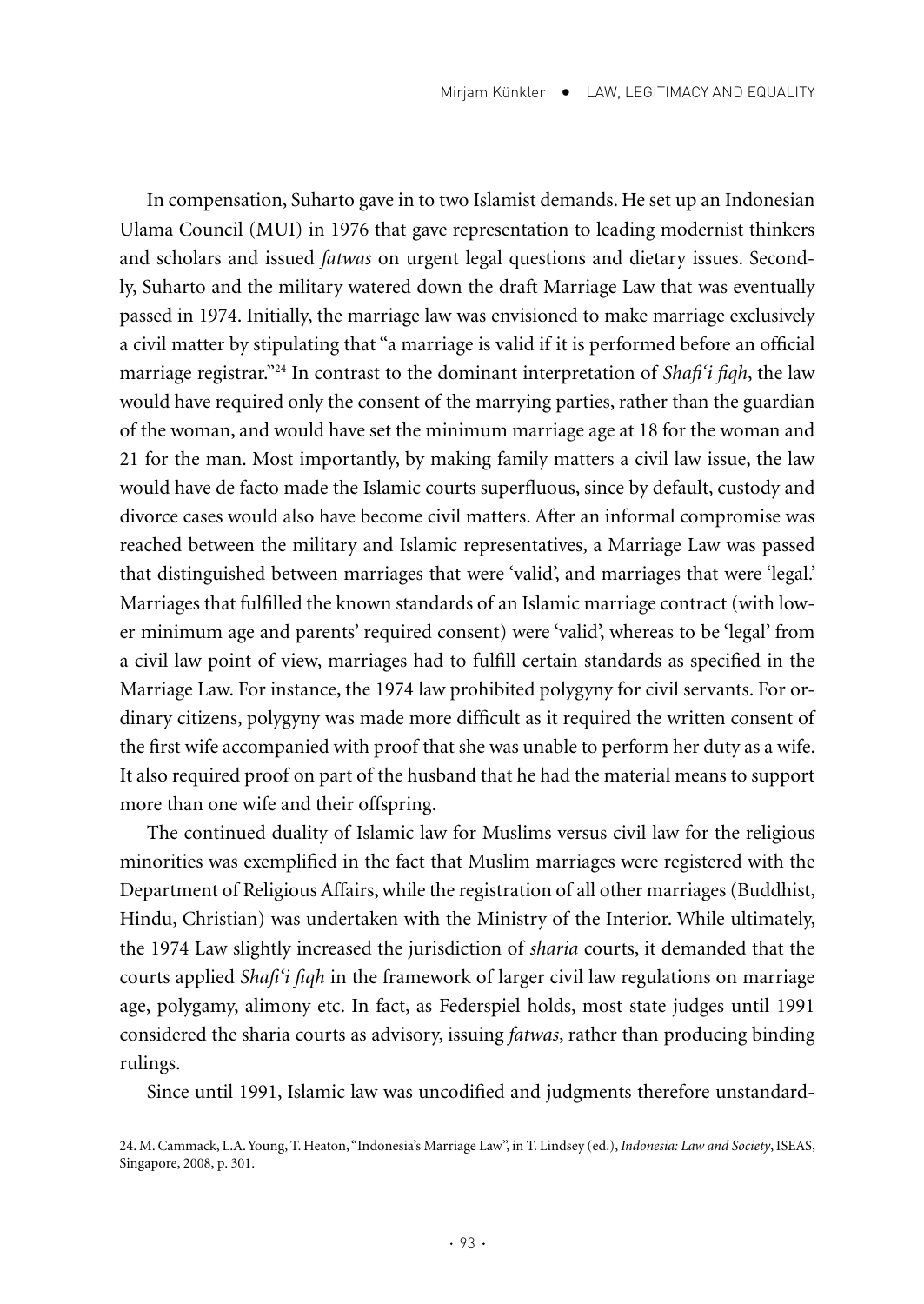ized, the Ministry of Religion and Supreme Court judges in 1991 issued a compilation of Islamic law (*Kompilasi Hukum Islam* – KHI) that was to give some direction as to the most authoritative opinions and regulations that judges in the *qadi* courts ought to invoke.25 Obviously, the compilation was not a code for *qadis* to follow, but it narrowed the range of interpretations for *qadis* to use, and quickly replaced citations of the Islamic books previously used (the so-called *ketab kuning,* classical books of *Shafi'i fiqh*). Though the New Order had still not been able to make Islamic family law entirely a state issue, the compilation presented an important step towards the nationalization and bureaucratization of Islamic law and the unification of Muslim jurisprudence across the archipelago.<sup>26</sup> Indeed, as qadi courts were now clearly recognized as courts of first instance for Muslim family matters, "religious court judges began to see themselves as part of the wide state bureaucracy and law enforcement apparatus, rather than upholders of Islamic law."27 In this regard, the compilation was in accord with the regime's long-term goals of bureaucratization of religion and legal unification.

The New Order often stressed the desirability of a single system of national law, that is, codified, single law derived from Indonesia's diverse *adat*, religious, colonial and post-independence laws that would apply to all members of the population, regardless of ethnicity or belief, as it strongly believed in the constitutive power of law that would transcend local divisions, and further strengthen the national identity.28

The family matters of the other four recognized religions continued to be dealt with in the civil courts. Although the law did not explicitly prohibit inter-religious marriages, it is often interpreted to preclude unions between adherents of different religions, because marriage is defined as a contract carried out according to belief system and the religion of both parties.29 In 1983, Suharto solidified the government's anti-inter-religious marriage stance with a decree that de-authorized civil registries to register mixed marriages where one partner was a Muslim. The 1991 Compilation of Islamic Law

<sup>25.</sup> Since the 1991 compilation is a presidential instruction (Inpres), it enjoys a lower status than regular statutes. 26. See E. Nurlaelawati, *Modernization, Tradition and Identity: The Kompilasi Hukum Islam and Legal Practice in the Indonesian Religious Courts*, University of Amsterdam Press, Amsterdam, 2010; A.I. Mawardi, *Socio-Political Background of the Enactment of Kompilasi Hukum Islam Di Indonesia*, Institute of Islamic Studies, McGill University, Montreal, 1998. 27. S. Butt, "Polygamy and Mixed Marriage in Indonesia: Islam and Marriage Law in the Courts", in T. Lindsey (ed.), *Indonesia: Law and Society*, ISEAS, Singapore, 2008, p. 274.

<sup>28.</sup> Ibid., p. 269.

<sup>29.</sup> See K. O'Shaughnessy, *Gender, State and Social Power in Contemporary Indonesia: Divorce and Marriage Law*, p. 170.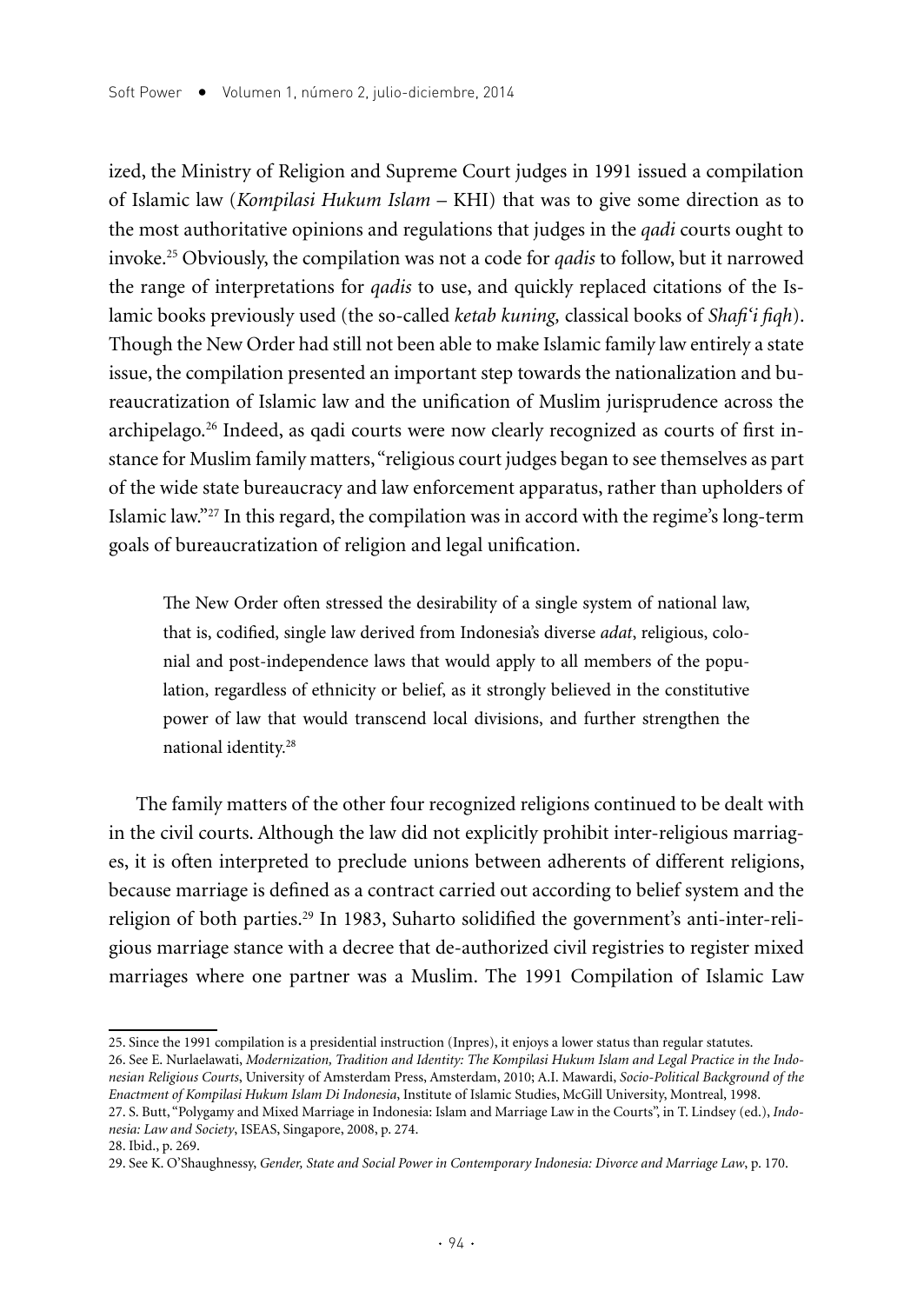(KHI) went one step further and in Article 40-c explicitly prohibited Muslim men from marrying non-Muslim women – in contradiction to *Syafi'i fiqh*. 30 The reason was of pragmatic nature: the offspring of couples with a non-Muslim mother tended to adopt the mother's rather than the father's religion, and thereby contributed to the growth of non-Muslim religions in Indonesia.

Since there is no limit or penalty on individual religious conversion in Indonesia, hindrances against inter-religious marriage are usually overcome by one partner converting, at least for the letter of the law, to the partner's religion. Once partners have declared their shared religion, it is a relatively simple matter to determine whether the marriage will be certified in an Islamic or a civil court. In contrast to India, courts are little concerned with establishing proof of the litigant's religious identity. In fact, as O'Shaughnessy demonstrates through her analysis of six inter-religious marriage and divorce cases from 1987 to 2003, courts have almost completely refrained from dealing with questions of religious identity.<sup>31</sup> Instead, the courts took litigants' declared identity at face value and did not seek to determine the authenticity of the declared religious identity. Indonesian justices were in fact quite careful not to transgress the MORA's jurisdiction by openly discussing questions of ethnic, religious identity or inter-group relations which were strictly prohibited under the New Order.<sup>32</sup> In contrast to India, the national culture that the post-independent governments in Indonesia promoted were not unmistakably identified with one particular religion or ethnicity. While minorities in India increasingly interpreted the state's promotion of "Indianness" as a euphemism for promoting Hindu as a dominant culture, the national ethos of pancasila is not understood as a covert way for promoting Muslim-majority culture. If anything, Islamic intellectuals in the history of post-independence Indonesia saw tensions between 'Islamic ways of life' and pancasila. The fact that pancasila cannot be closely identified with any of the major religions of Indonesia is, for the purposes of nation-building, a covert blessing as it precluded the association of Indonesianness with one particular culture or religion.

<sup>30.</sup> See A.I. Mawardi, *Socio-Political Background of the Enactment of Kompilasi Hukum Islam Di Indonesia*, p. 61. In all Sunni schools of law, it is permitted for a Muslim man to marry a non-Muslim wife, but not the other way around. The classical sources legitimated this view with reference to women's rights. Outside Islam, a woman would likely be treated worse. Noting that children tend to follow the religious practices of their mother, with the KHI the 20<sup>th</sup> century Indonesian state has turned Sunni fiqh around, as it tended to result in increased conversion away from Islam.

<sup>31.</sup> See K. O'Shaughnessy, *Gender, State andSsocial Power in Ccontemporary Indonesia: Divorce and Marriage Law*, pp. 170-177.

<sup>32.</sup> See R.S. Kipp, *Dissociated Identities: Ethnicity, Religion, and Class in an Indonesian Society*, University of Michigan Press, Ann Arbor, 1993, p. 110.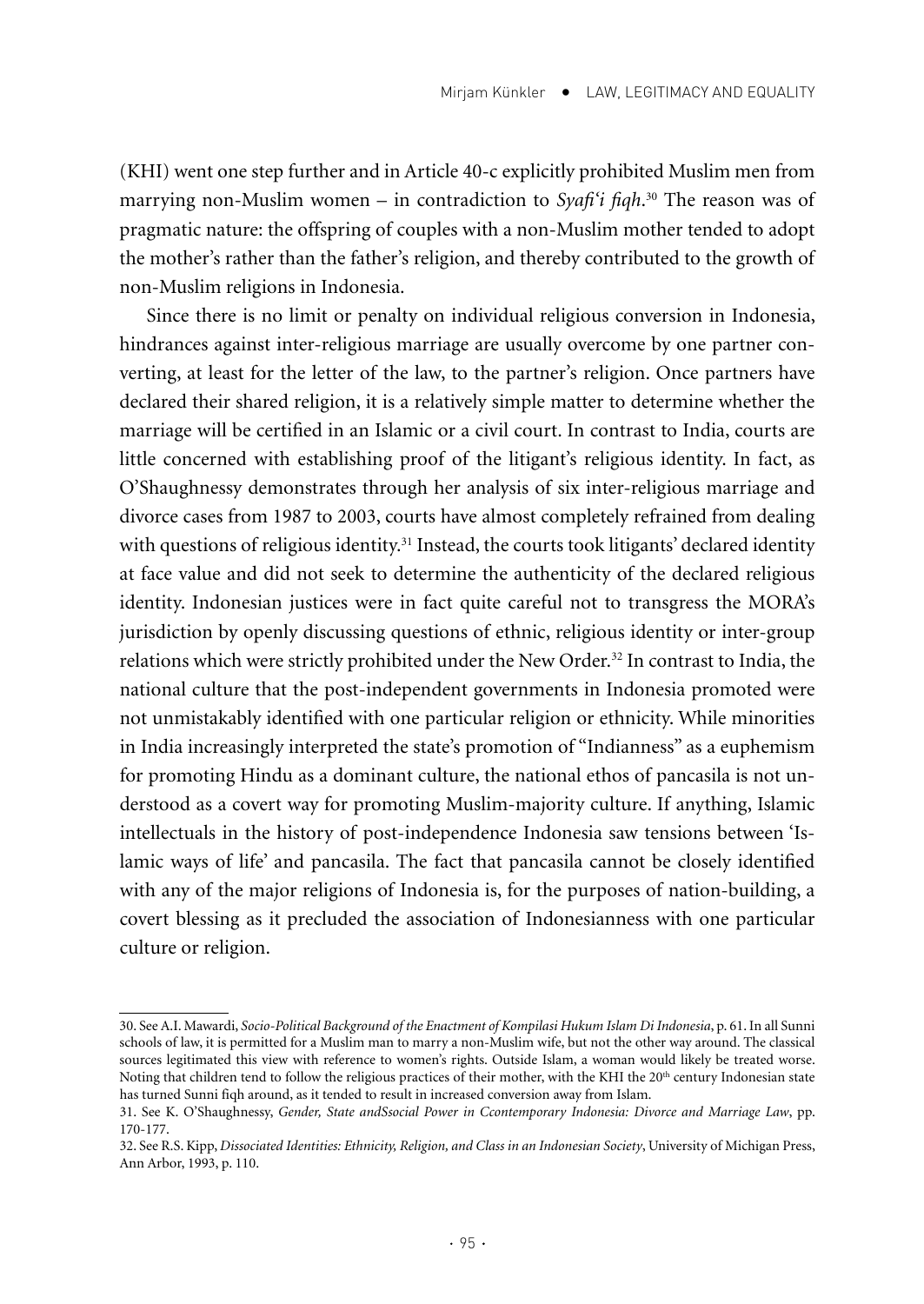#### **The unsecular politics of democracy**

The post-1998 period has seen an important development in the realm of religion and law. As part of the democratization process, the country started in 2001 to significantly decentralize governmental functions down to the units of the districts, called 'regencies' (of which today more than 500 exist, in 33 provinces). Development and public expenditure came under purview of the sub-provincial regions of Indonesia rather than the center or the provinces. Until 2009, in more than 10% of the country's districts, regulations were passed that signaled an Islamizing agenda (Parsons and Mietzner 2009).<sup>33</sup> Such regulations cluster around South Sulawesi, West Java and West Sumatra and range from banning alcohol, to enforcing dress codes and curfew laws (for women who shall not walk outside without a male guardian after sundown), to compelling couples to recite the Qur'an at their wedding.34 For instance, a 2009 regulation in Tasikmalaya (West Java) specified that all Muslims must fight against corruption, fornication, prostitution, gambling, and consuming alcohol. It also pronounced as illegal: abortion, using pornography, charging interest, "practicing traditional healing if it leads people towards polytheism (*syirik*)", or spreading heterodox sects.<sup>35</sup> Officials (men and women) were ordered to wear Islamic dress on Fridays, and schools were told to ensure that all pupils could recite the Qur'an. In yet other regions, the so-called sharia-based laws have had a decisively local flavor. In Bulukumba in South Sulawasi, public signs are now issued in Arabic script, arguably to play up regional specificity as an act of defiance against the culturally homogenizing policies of Jakarta. Some of these bylaws clearly violate the rights granted in the constitution, such as religious freedom (Art. 29), the equality of all recognized religions, and the equality of men and women. Despite the fact that many such regulations appear incongruent with the constitution, they are still on the books, as review mechanisms are not yet properly institutionalized or overburdened, and the Supreme Court, the final court of appeal in these matters, not sufficiently committed to deal with such regulations.

<sup>33.</sup> See N. Parsons – M. Mietzner, "Sharia By Laws in Indonesia: A Legal and Political Analysis", in *The Australian Journal of Asian Law*, 11, 2009, pp. 190-217.

<sup>34.</sup> On bylaws that target women, see for instance, the Rule No. 14 of 2002 issued by the Province Aceh on the Banning of *Khalwat* (Dating); Regional Regulation No. 15 on The Banning of Prostitution and Socially Undesirable Deeds issued by the District of Bandar Lampung; Regulation No. 3 of 2002 on Prohibition of Prostitution and Amoral Deeds enacted by the District of Lahat; Regulation No. 12 of 2003 on the Prevention of Immoral Act, put into effect by the District of Mataram; and Regulation No. 39 of 1999 on the Banning of Places Offering Commercial Sex, promulgated by the District of Kupang. Siti Musdah Mulia, *Islam dan Inspirasi Kesetaran Gender*, pp. 243-246.

<sup>35.</sup> Surat Ederan Bupati Cianjur No 451/2717/ASSDA.1.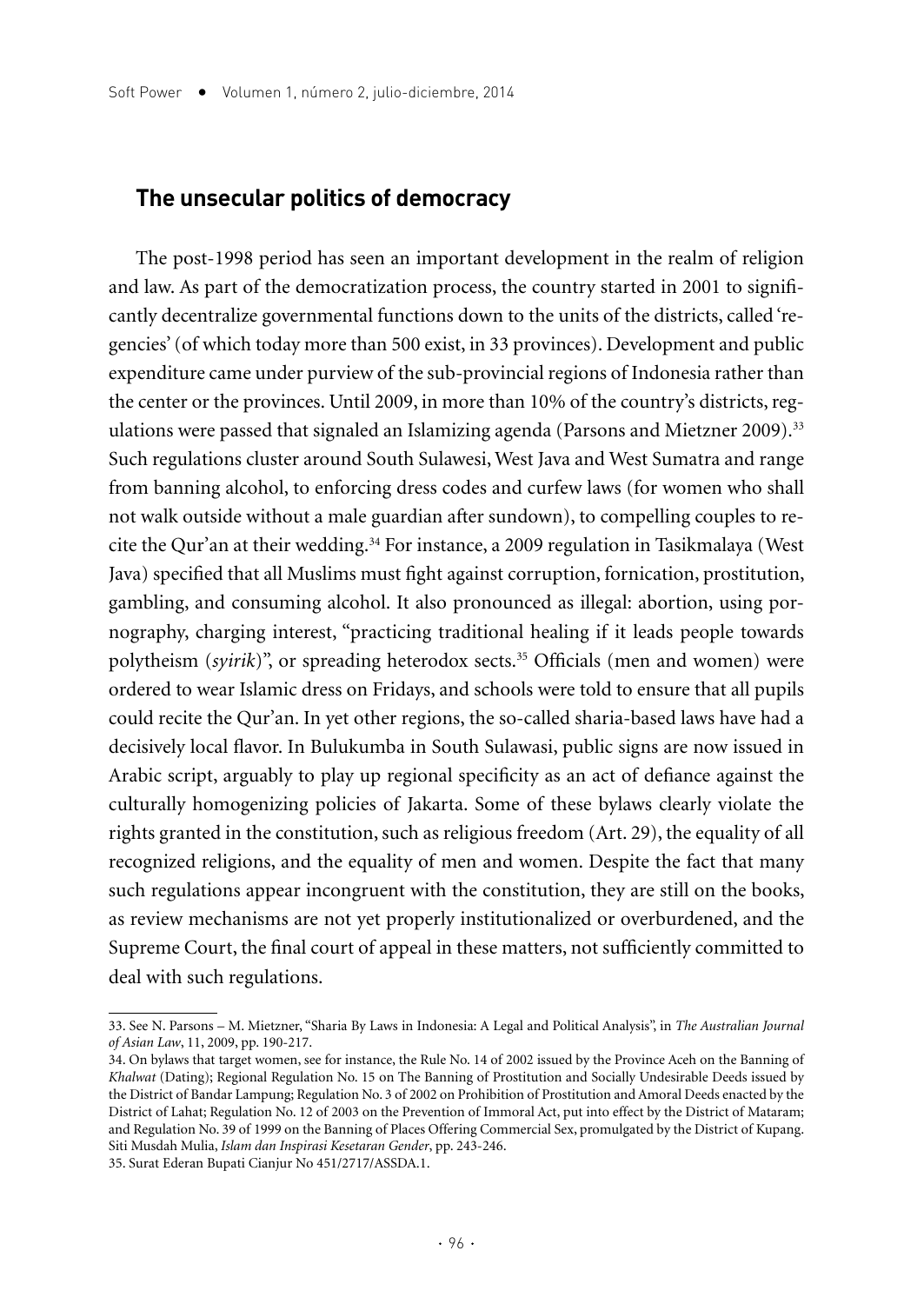One may, as John Bowen does,<sup>36</sup> see the *shari<sup>c</sup>a*-based laws as new signs of provincial or regional distinctiveness and authenticity. In his account, demands for *sharic a* are deeply situated in the history of the fight for independence against the Dutch, ensuing struggles for autonomy against Jakarta, and debates about the relative role of religion in the country's law and politics. In the post-1998 era of reform and decentralization, *shari c a* signifies the resurgence of local capacities to define and exploit ideas of authenticity, autonomy and morality, ideas which have strong political, cultural, and often religious dimensions. Whether Bowen is right in seeing the bylaws as part of a larger process of redefining and re-legitimizing the country's institutions, or whether one should, as many observers do, consider the religious bylaws as a sign of Indonesia captured by a nation-wide religious frenzy in the aftermath of democratization and the deregulation of religion, surely democratization has changed conditions of belief. There is yet no debate, and indeed very little awareness of, the violence done unto all religions, Islam included, in the 1950-1970s due to the provisions of the MORA. There is also still very little questioning whether tying citizenship to religion is compatible with democracy and in particular with the freedom of religion guaranteed in the constitution.

#### **Conclusions**

Through bureaucratization, religion in post-independence Indonesia was not only made "manageable" but also put into the service of government policy. Alternative sources of meaning and beliefs were subjugated; those belief systems not recognized were effectively suppressed (e.g. Kejawen, Judaism, Shiism) and alternative sources of meaning within recognized religions undermined and marginalized. The type of functional conflicts regarding the relation of religious truth to other sources of truth that Gorski charts following Luhmann were made impossible through state policy that withdrew the availability of a non-religious identity. The state bureaucracy was also involved in ascertaining and defining religion, notably in requiring of Hinduism and Buddhism to fulfill certain criteria of monotheism. The state thereby became a party in the conflicts *within* religious communities that Gorski outlines. It did so in all four dimensions (segmentary, center/periphery, stratificatory, functional conflicts). Religious practices were redefined and "purified", creeds "rationalized" and standardized by the state, of-

<sup>36.</sup> See J. Bowen, *Can Islam Be French? Pluralism and Pragmatism in a Secularist State*. Princeton University Press., Princeton (N.J.), 2010.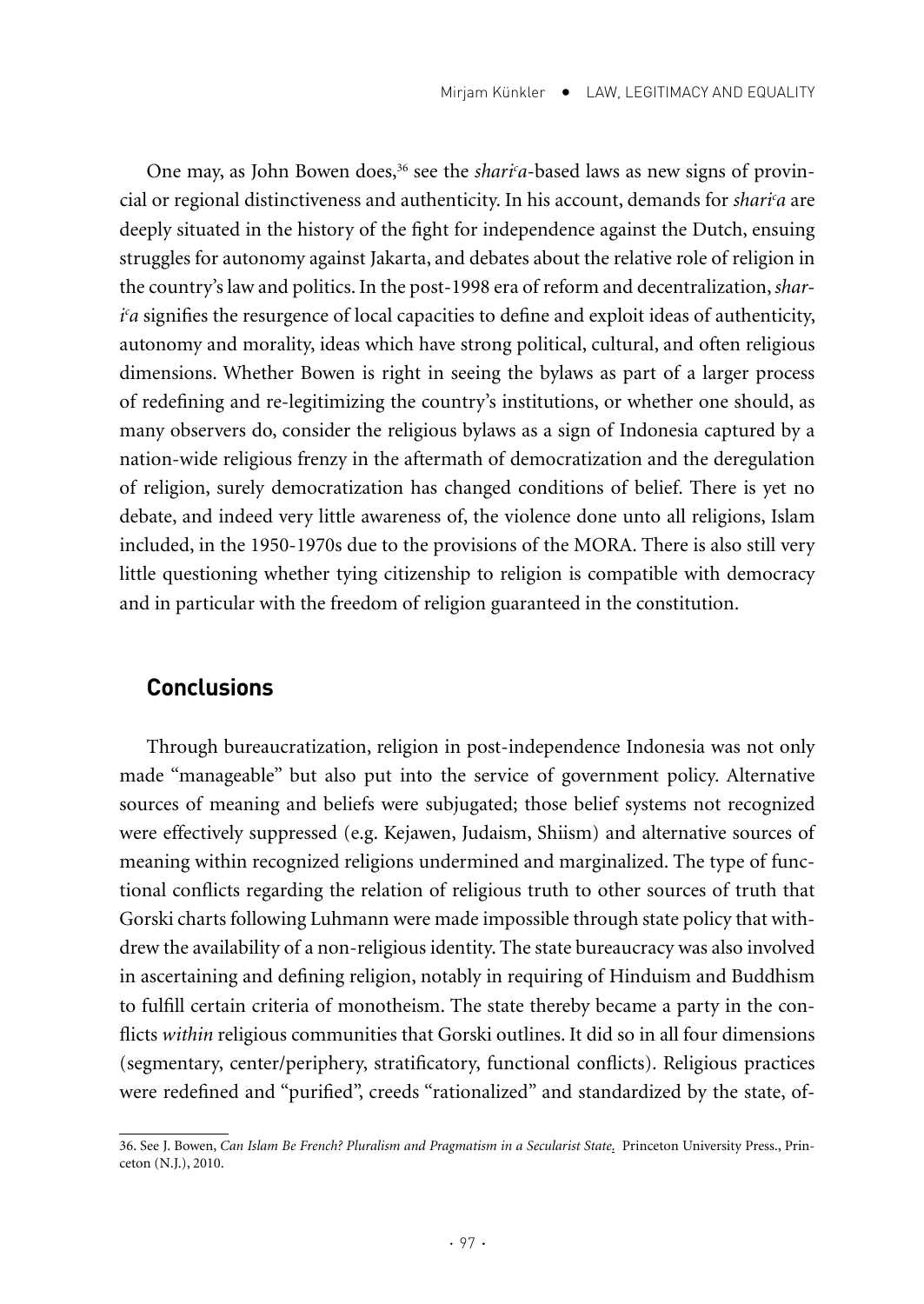ten to make them "modernist", "rationalist", "humanist" and "tolerant." *Agamasasi* was particularly aimed to fight against communism, "to extirpate indigenous religions that do not easily support development, to meld and smooth over differences among Indonesian religions, to neutralize any influence that religious sects have to take issue with national platforms [and] to support the dissociation of religious and ethnic identities."<sup>37</sup>

It was instrumental to reduce ethno-religious heterogeneity and promote a singular monotheistic image of religion.

Secularity III (exclusive humanism, the possibility of non-religion) in post-independence Indonesia has been subordinated to national culture, a national ethos that celebrates managed diversity. Indeed, the strong urge to nationalize is prevalent beyond the politics of managing diversity – one may also look at the attempts of the KHI to nationalize Islamic law, to mold it into an Indonesian brand sensitive of local cultural sentiments, something specifically Indonesian and thus separate from Arab or South Asian Islamic legal traditions. God is not one choice among several, Indonesian citizens only have the choice between different paths towards God. Secularity II in the sense of a diminution of religious beliefs and practices is discouraged by the state, and state policies since 1945 have actively promoted religion and religiosity, within state-sanctioned perimeters. Yet, secularity I has been a building block of the Indonesian state since 1945 and represents an overall societal consensus. The Indonesian state, both under authoritarian and democratic governments, has actively cultivated a social imaginary where one does not live in an "immanent frame", in "cosmic, social and moral orders which can be fully explained on their own terms", but instead a national frame that is expression of and works towards (1) the belief in God, (2) a just and civilized humanity, (3) national unity, (4) democracy guided by the inner wisdom of unanimity arising out of deliberations among representatives, and (5) social justice (the five pancasila principles).

Throughout the downfall of the New Order regime and transition to democracy, the *pancasila-* and *agamasasi*-based nation-building project has been, to a great extent, successful at projecting a unified national identity and creating and preserving relatively peaceful interfaith relations. Even the spirals of anti-Chinese and later Christian-Muslim violence that flared up during the Indonesian transition to democracy in 1998 – but died down again since 2002 – have not been able to undermine the overall belief that Indonesia is a multi-religious and multi-cultural society that lives of its diversity. In the post-1998 rounds of constitutional reform, those voices advocating a re-communal-

<sup>37.</sup> L.V. Aragon, *Fields of the Lord: Animism, Christian Minorities, and State Development in Indonesia*, p. 312. See also A. Schrauwers, *Colonial "Reformation" in the Highlands of Central Sulawesi, Indonesia (1892-1995)*, p. 92.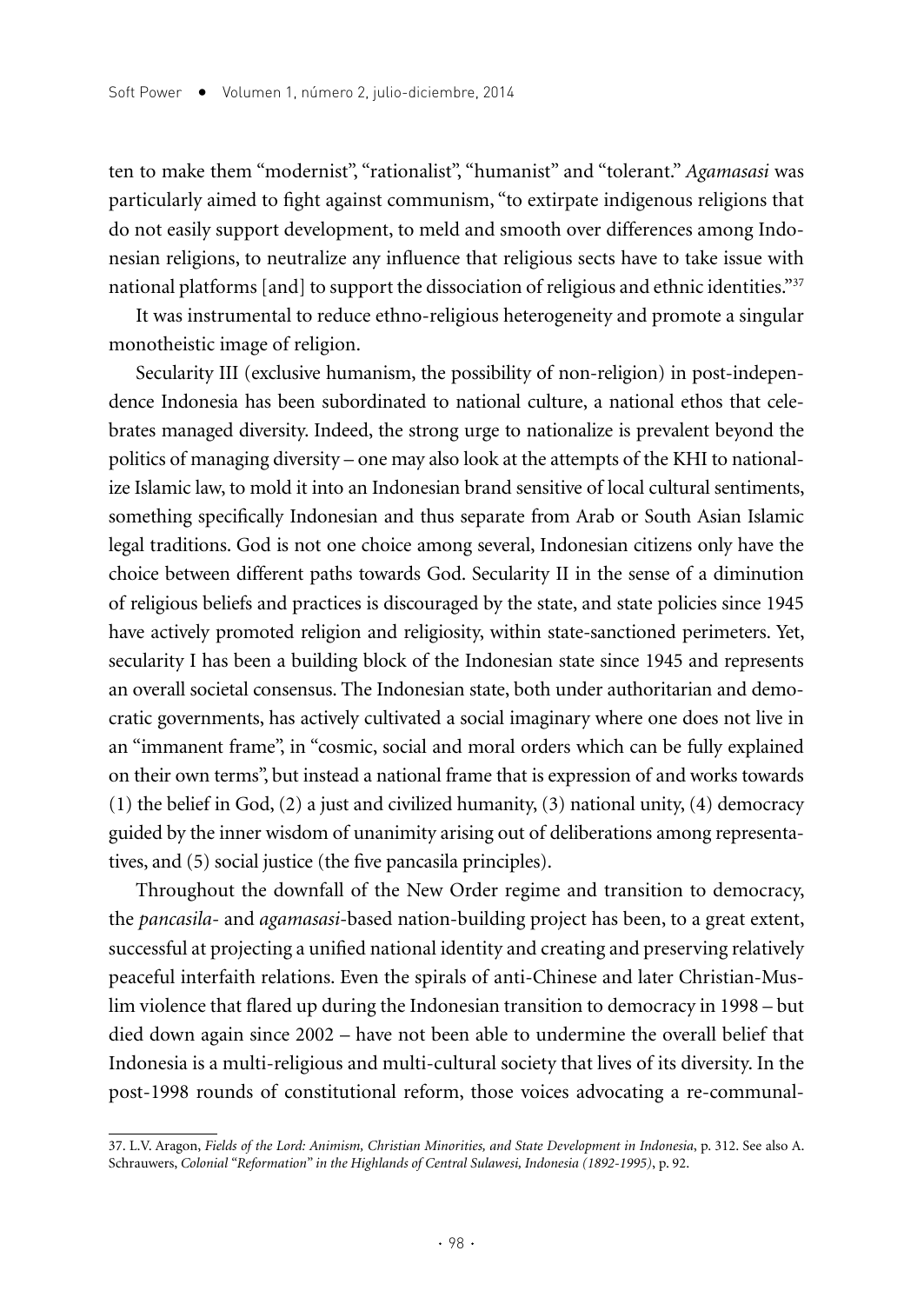ization of the legal system remained in the minority and the pancasila character of the national constitution was eventually retained and affirmed. As Azra (2008) notes "by and large, religious diversity and peaceful coexistence among the followers of different religions in Indonesia remain intact and prospects for religious pluralism… are quite bright."38

Taylor suggests that rather than applying a strict separationist definition of secularism, contemporary secular regimes should be thought of as such if they attempt to maximize three goods: equality (between religions, as well as between religion and non-religion), liberty (of religious belief and practice, as well as of the choice not to believe), and fraternity (inclusion of all voices in "the ongoing process of determining what the society is about (its political identity)".<sup>39</sup> Taylor's approach aims to refute that secularism can be thought of in terms of timeless principles à la Rawls; instead, he suggests secularism must be recognized as requiring ongoing renegotiation in society. His notion of secularism is therefore not one of strict separation of religion and state, but one that balances between the three goals and in that remains responsive to changing needs of society. Indonesia's post-independence religion-state relations can be viewed in light of Taylor's three goals. Until the country's democratization in 1998, the goals of hearing all voices (fraternity) and ensuring free choice (liberty) were largely made subservient to the goal of equality (treating all recognized religions as largely equal). Fraternity was violated when the MORA imposed a monotheistic notion of religion on poly- and non-theistic faiths, and thereby promoted internal elite-driven reforms of Hinduism and Buddhism that fulfilled bureaucratic requirements. The principle of liberty was violated when MORA made state recognition of religion (agama) a requirement for citizenship, thereby de facto banning the profession of alternative faiths, including Judaism, Shi'i Islam, heterodox Sunni variants of Islam, and other local faith systems. The lacking freedom not to profess a religion (negative freedom of religion), as well as the continuing requirement for recognized religions to abide by state-sanctioned definitions are hard, if not impossible, to reconcile with the post-1998 promises of democracy. In the medium-term, constitutional jurisprudence will need to address these deficits.

Yet for Taylor, fraternity also implies maintaining "relations of harmony and comity between the supporters of different religions and *Weltanschauungen*."40 The policy of re-

<sup>38.</sup> A. Azra, "Religious Pluralism in Indonesia", in A. Azra, W. Hudson (eds.), *Islam Beyond Conflict: Indonesian Islam and Western Political Theory*, Ashgate, Aldershot-Burlington (VT), 2008, p. 119.

<sup>39.</sup> C. Taylor, *Why We need a Radical Redefinition of Secularism*, in E. Mendieta, J. Vanantwerpen (eds.), *The Power of Religion in the Public Sphere*, Columbia University Press, New York Chichester, 2011, p. 35. 40. Ibid.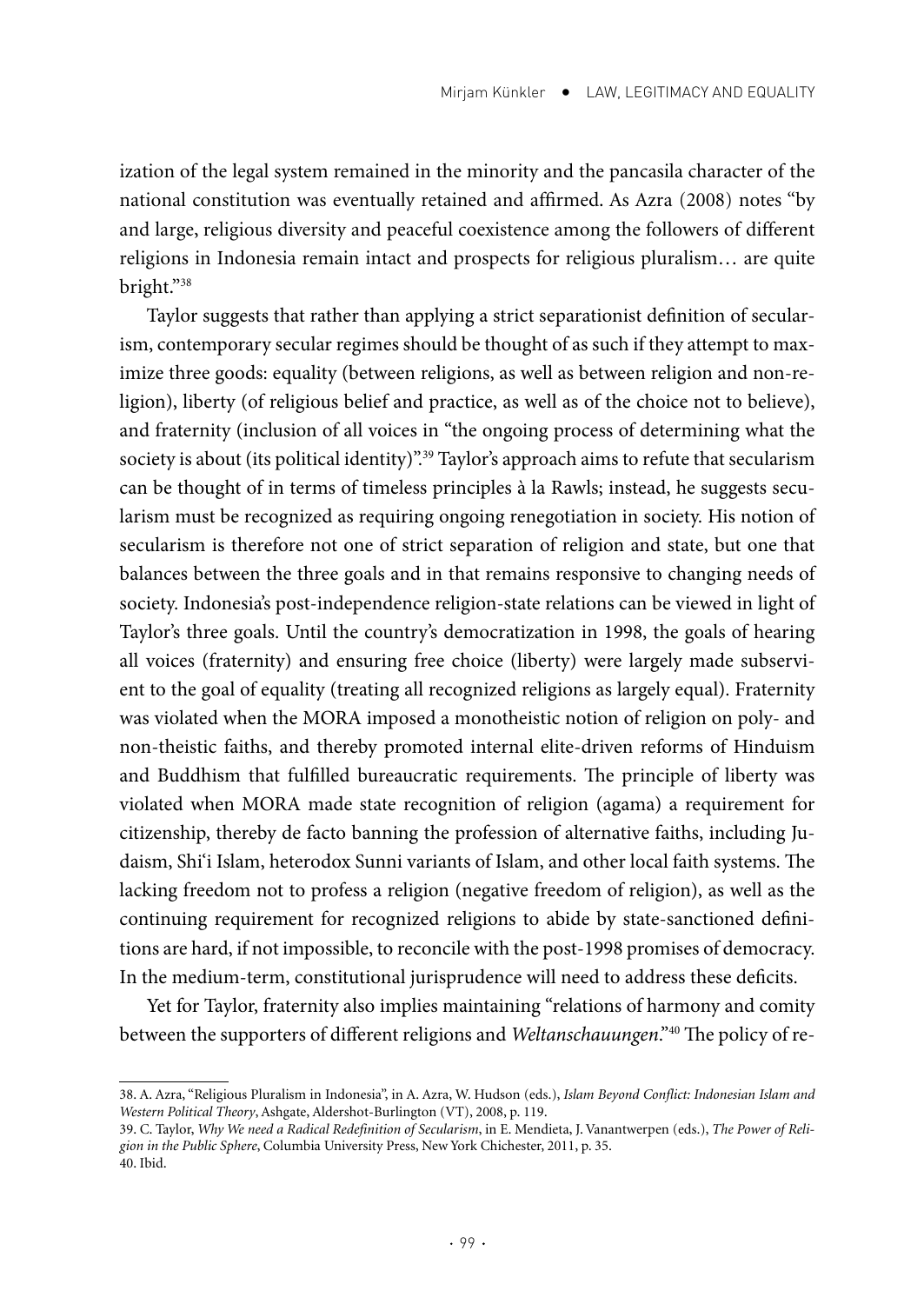quiring religious identification for citizenship in Indonesia, as well as the pancasila ideology that seeks to accommodate all religions equally can be viewed as being aimed at precisely this end: maintaining relations of harmony and comity between the supporters of different religions. These relations in turn are deemed essential for inter-faith peace and appreciation for the difference of the other ("unity in diversity"). Even though the violations emerging from this policy are unambiguously evident, the Indonesian case points to the age-old trade-off between liberty and fraternity. The German constitutional theorist Ernst-Wolfgang Böckenförde formulated a version of this trade-off when he wrote in the late 1960s,

the liberal, secularized state is nourished by presuppositions that it cannot itself sustain. On the one hand, it can only survive as a liberal state if the liberty it allows its citizens regulates itself from within on the basis of the moral substance of the individual and the homogeneity of society. On the other hand, it cannot attempt to guarantee those inner regulatory forces by its own efforts – that is to say, with the instruments of legal coercion and authoritative command – without abandoning the very liberalness on which it is founded.<sup>41</sup>

The "Böckenförde dilemma", as it has become known since, points to the pre-political bases of the state. Democracies require certain degrees of cohesion and solidarity within society without which the democratic process will soon be undermined. Yet, because of their liberal commitments, democracies cannot, unlike authoritarian states, impose homogeneity and cohesion from above. Indonesia's democratization process, begun in 1998, has so far survived because these pre-political bases (a shared identity among Indonesians, a moral substance of Indonesianness) had been created in the course of the independence struggle and the subsequent regimes under Sukarno and Suharto. As much as they violated the rights of individuals and communities, pancasila and the policies of MORA undoubtedly contributed to the peaceful coexistence among followers of different religions that made the democratization process possible.

Yet, with the rounds of constitutional revisions (1999-2002) which transformed the Indonesian constitution into a liberal document able to provide the basis for a fully functioning democracy, the Indonesian state has committed itself to parting with its historical policy of creating that "moral substance" and "homogeneity" from above.

<sup>41.</sup> E.W. Böckenförde, "The Rise of the State as a Process of Secularisation", in E.W. Böckenförde, *State, Society and Liberty. Studies in Political Theory and Constitutional Law*, Berg, New York-Oxford, 1991, p. 45.